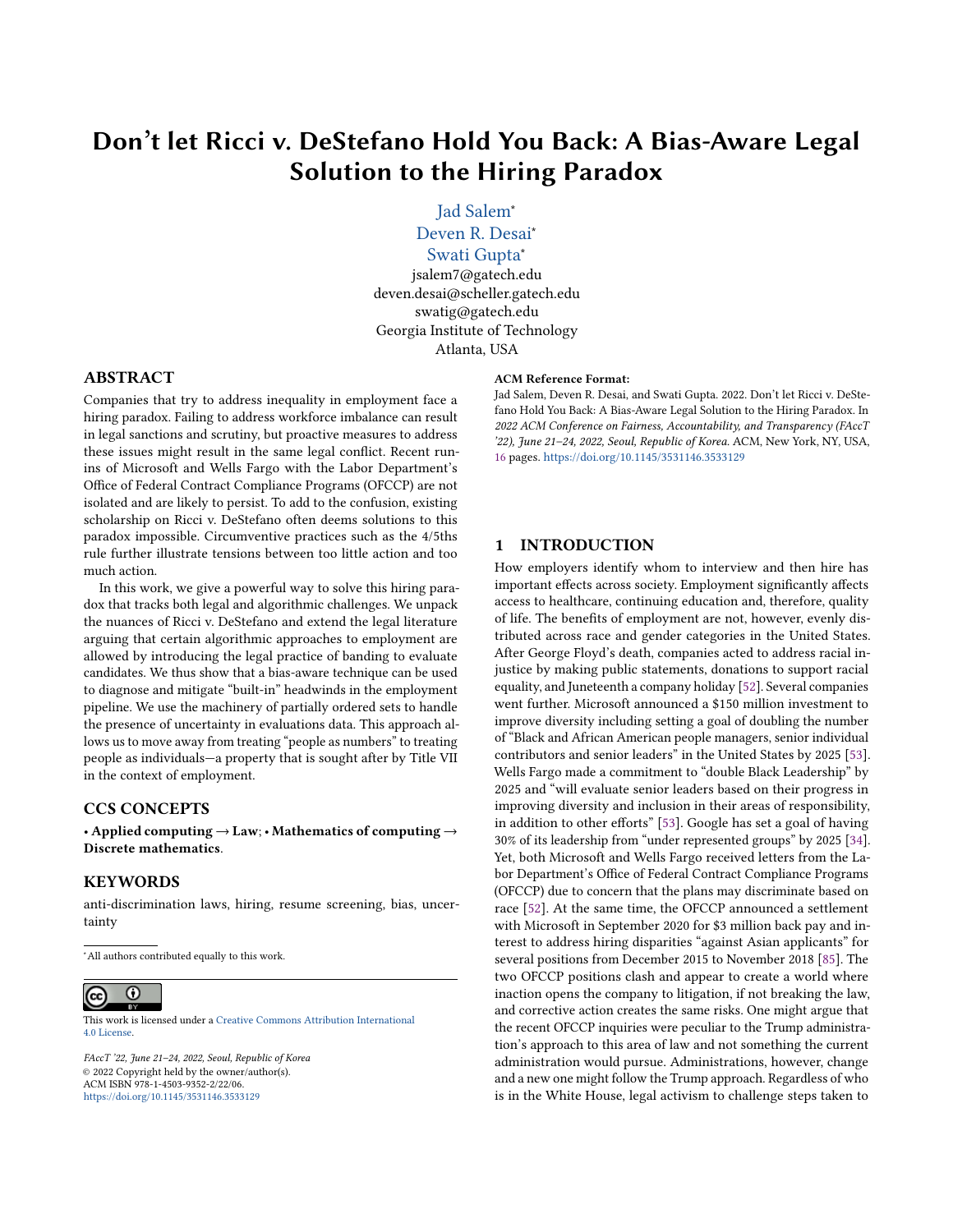address diversity or challenge discriminatory results are not likely to go away. $<sup>1</sup>$  $<sup>1</sup>$  $<sup>1</sup>$ </sup>

A company may pursue diversity goals and/or address affirmative action plans, but the two are not the same, and the difference matters [\[57\]](#page-10-3). As the EEOC explains in "Section 15 Race and Color Discrimination" of its Compliance Manual, diversity can be understood as "a business management concept under which employers voluntarily promote an inclusive workplace" [\[18\]](#page-10-4). Companies have pursued diversity to attract talent and gain "a competitive advantage" [\[18\]](#page-10-4). In contrast, affirmative action refers to "those actions appropriate to overcome the effects of past or present practices, policies, or other barriers to equal employment opportunity" [\[4\]](#page-10-5). Such steps may occur because of a court order, negotiated settlement, or government regulation [\[18\]](#page-10-4). Employers may also use a voluntary affirmative action plan "in appropriate circumstances, such as to eliminate a manifest imbalance in a traditionally segregated job category" [\[18\]](#page-10-4). There is a conceptual and practical link between diversity goals and affirmative action. A company may pursue diversity "for competitive reasons rather than in response to discrimination" and "such initiatives may also help to avoid discrimination" [\[18\]](#page-10-4). As the legal status of diversity plans is unclear, methods to support both options are needed.

As another motivation, companies may want to see whether they are missing hiring and talent opportunities. Companies can be stuck in an equilibrium because they rely on, or exploit "old certainties," rather than explore "new possibilities" [\[81\]](#page-11-1). This exploration/exploitation trade-off began in organizational business literature but has become a significant part of how the machine learning community thinks about understanding information [\[51\]](#page-10-6). As a matter of best organizational and ML practices, companies need ways to explore new candidate pools.

Regardless of the motivation behind a company plan, there is a steady drumbeat for algorithmic transparency, especially in employment and admissions contexts [\[47\]](#page-10-7). Thus an entity may have to or wish to reveal their process to show that it is mathematically and legally sound. These issues could push a company to avoid steps to address diversity because of real or perceived litigation risks. Although some argue that the use of machine learning would constitute a valid business necessity claim so long as the target variable is job-related (thus rendering the question of equality of outcomes irrelevant) debates about which actions to address diversity are allowed persist, especially when using an algorithmic approach [\[36\]](#page-10-8). When entities wish to be proactive regarding diversity, potential discrimination, or pursuing missed opportunities [\[78\]](#page-11-2), they will need a path that passes muster against a range of challenges.

This paper thus seeks to offer techniques and legal analysis to enable companies to pursue legal and ethical hiring goals and face the question of how to improve equal opportunity and employment practices without crossing into arguably illegal discriminatory practices. The ideas discussed here are general and key takeaways can be applied to several stages in the hiring pipeline. That said, this paper

uses the screening stage of employment to exemplify methods and analysis.

### 2 ALGORITHMS AND THE HIRING PROCESS

Many parts of the hiring process use algorithms as a way to manage and sort candidates—a practice which can be traced back at least 40 years [\[91,](#page-11-4) [92\]](#page-11-5). However, there are a number of junctures in the hiring pipeline at which bias can affect decisions. Job advertisements on various platforms can be targeted at specific audiences [\[30,](#page-10-9) [77\]](#page-11-6). Application rates can differ across groups due to presumed employer bias [\[83\]](#page-11-7). Data-driven tools for evaluating résumés can be biased due to inequalities in training data [\[62\]](#page-10-10), imbalance in data [\[101\]](#page-11-8), or differences in false positive/negative error rates in prediction algorithms leading to bias as a downstream effect [\[49\]](#page-10-11). Referral hiring can lead to favoritism [\[90\]](#page-11-9). Customer evaluations of freelancers can adversely impact certain groups [\[66\]](#page-10-12). Final hiring decisions can be influenced by human biases of the hiring committee [\[35\]](#page-10-13). After going through the hiring pipeline, candidates also see a significant difference in salaries offered [\[84\]](#page-11-10), and retention rates can differ dependent on the work environment [\[44\]](#page-10-14). Indeed, societal biases are pervasive and can affect decisions made by experts [\[64\]](#page-10-15).

In addition, when automated systems are used at any stage, missed opportunity (false negatives) with respect to minority candidates is often shrugged off as an artifact of the prediction model, necessary for overall accuracy [\[73\]](#page-11-11). These models often train on historic data, which can depict imbalanced selection rates across different groups of candidates, and these trends can be learned by automated methods [\[33,](#page-10-16) [39\]](#page-10-17). History can dictate future actions. In short, existing pipeline practices can reiterate and increase disparity in opportunity and outcomes. Although the hiring pipeline can be improved in many places, we find the screening stage to be particularly ripe for improvement, and we therefore focus the article on this stage for the reasons outlined below.

First, data-driven methods, by their nature, can pose a problem. Seemingly objective methods interact with real-world data, and so automated decisions can reflect and therefore, reinforce societal inequalities [\[38,](#page-10-18) [55\]](#page-10-19). Even when there is no intent to discriminate, and the decision system uses the same data and applies the same rule to all, there may be a disproportionate effect on a protected class (i.e., a group protected by law from discrimination, such as those defined by sex, race, age, etc.) [\[31,](#page-10-20) [32,](#page-10-21) [79\]](#page-11-12). The problems in screening map to the more general ones present when using data-driven decision-making in hiring. So, screening is a good lens through which to investigate the concerns around using algorithms and data in the employment context in general.

Second, algorithms are already used in screening. Such automated methods offer numerous advantages: speed, cost-effectiveness, potential objectivity, and uniformity in process. These properties may seem desirable at first glance from an ethical and fairness perspective; consistency in decisions is often a good thing, and a lack of human involvement would seem to minimize the role of implicit bias in hiring decisions [\[65\]](#page-10-22). Thus, automated methods have become commonplace in screening. Adjusting algorithms to address diversity or fairness concerns may be more palatable in an industry currently using automated processes than using algorithms in a heretofore un-automated process.

<span id="page-1-0"></span> $^{\rm 1}$  As Primus has explained, "If equal protection requires the law to be thoroughly colorblind, then a statutory doctrine that requires racial classification and makes liability turn on the status of groups considered collectively is an equal protection problem" [\[86\]](#page-11-3).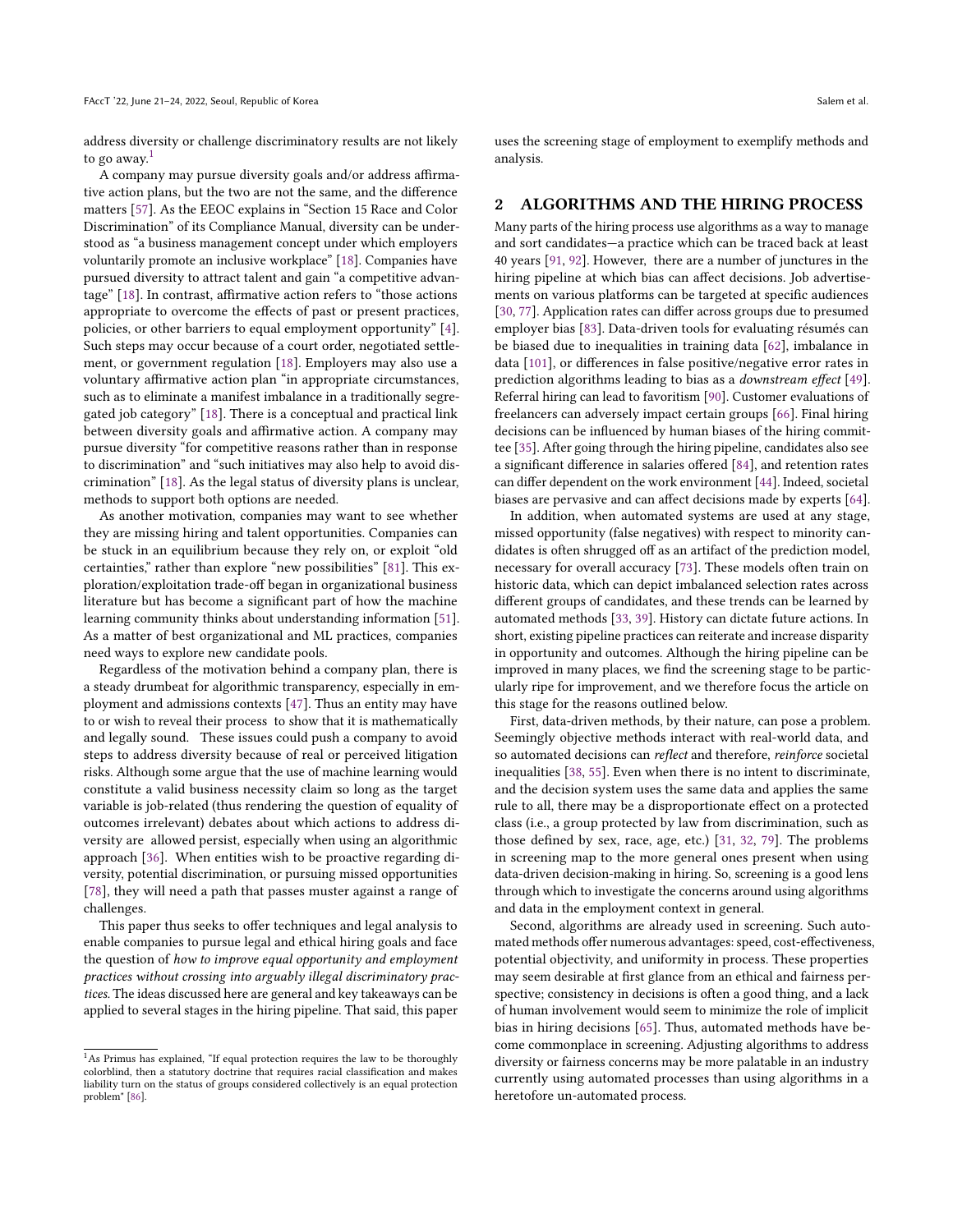Third, changes at early stages of the hiring pipeline are vital to address later bias. Changes at later stages are only meaningful if they act on a fairly chosen pool of candidates. Without a fairly chosen candidate pool at those stages, efforts to address bias become empty theater. As such, we focus specifically on automated screening processes: how should applicant-screening methods be developed? These algorithmic tools should be designed to (a) select applicants of a desired quality, (b) satisfy some agreed upon fairness criteria, and (c) adhere to US anti-discrimination law.

# <span id="page-2-1"></span>3 BIASES IN DATA

We broadly refer to systematic inconsistencies in data which adversely affect certain groups as "bias." The first step in reducing discrimination is to understand the sources of bias. Unfair decisions can stem from many places, and identifying the origins of the bias allows for precise interventions. In the hiring process (automated or otherwise), applications will typically be assigned a score, thus allowing comparisons of applicants based on a single number or with respect to a single ranking of candidates [\[70,](#page-11-13) [89\]](#page-11-14). This evaluation metric can be hard-coded into an algorithm or developed dynamically, and in either case, can be unfair. A natural question is whether we can model this bias precisely and account for it within the algorithms to make them justifiably (provably) fairer.

Bias in evaluations can take different forms and be observed in different ways. For instance, a screening algorithm developed, but not employed, by Amazon penalized résumés which included the word "women's" due to data of past hiring trends in the company [\[45\]](#page-10-23). This algorithm penalized, for example, those who attended all-women colleges, and rewarded vocabulary typically used by men. In a similar vein, an empirical study showed that science faculty's assessment of résumés varied dependent on the gender of the student [\[84\]](#page-11-10). These are fairly blatant examples of discrimination, as toggling a protected attribute results in different treatment. Note that this form of unfairness—while blatant—can be hard to observe in practice, as applicants are never truly identical but for a small number of attributes.

Many cases of bias in evaluations, however, are more nuanced. Consider using SAT scores to screen candidates—a practice employers such as McKinsey, Bain, Goldman Sachs, and Amazon have been known to use even for candidates with advanced degrees [\[29,](#page-10-24) [48,](#page-10-25) [63\]](#page-10-26). Studies show that even if students are equally able to perform well on a test, if the test is announced to exhibit differences across groups, students in a negatively stereotyped group perform lower than the students in a non-stereotyped group [\[95\]](#page-11-15). Another study from 2013 shows that SAT scores are correlated with family income, potentially pointing to issues of access [\[50\]](#page-10-27). Inside Higher Education looked at SAT scores in 2015 and found that despite fee waivers and increased efforts to provide support and tutoring to low-income families, this correlation persisted across all three sections of the test. Compared to 2013, gaps in performance with respect to racial groups not only persisted but increased. This problem with SAT scores is further evident in a recent study by Faenza et al. [\[58\]](#page-10-28), which showed a shift by approximately 200 points in SAT scores from schools with different economic need indices. Thus, an employer using SAT scores appears neutral but sets up a pre-selected pool.

These issues regarding bias in data raise important design questions for algorithmic intervention. When designing a decisionmaking algorithm, can we control for bias in historic data (thus avoiding Amazon's situation discussed above)? In other words, what steps can be taken to control for historic, economic, and/or social factors that are known to skew seemingly objective metrics such as the SAT?

# 4 APPROACHES TO ADDRESSING BIAS TO DATE AND THEIR LIMITS

A variety of algorithmic techniques have been proposed for coping with biased data and improving fairness, from pre-processing techniques which involve modifying data before feeding it to an algorithm [\[60\]](#page-10-29); to in-processing techniques, which modify the algorithm itself [\[72,](#page-11-16) [102\]](#page-11-17); to post-processing techniques, which modify decisions made by an algorithm after the fact [\[67,](#page-10-30) [71\]](#page-11-18). Current computer science literature highlights that merely scrubbing protected class information from an application may not help mitigate existing biases [\[46\]](#page-10-31), and that algorithms have to use protected information to fix existing biases in data [\[54\]](#page-10-32). Using protected information, however, may put the hiring process at odds with anti-discrimination law. Other prevalent approaches include iteratively removing data which is correlated with protected information [\[102\]](#page-11-17); such approaches, however, may remove highly predictive information.

Algorithmic bias mitigation refers to the design of algorithms which perform well despite uncertainties about candidates' qualifications. This encompasses, for example, the design of procedures to select qualified candidates given biased data, or the design of algorithms which provably satisfy some notion of fairness. As discussed earlier, bias in evaluations can render bias-agnostic methods suboptimal [\[54,](#page-10-32) [56,](#page-10-33) [78,](#page-11-2) [88\]](#page-11-19); at the same time, imposing constraints such as demographic parity (i.e., proportional selection from different demographic groups) can hinder performance in some cases [\[43\]](#page-10-34), which points to potential trade-offs between bias mitigation and quality of selections. In our approach, we will take the view of algorithmic bias mitigation given fine-tuned uncertainties in the evaluation of each individual.

Algorithmic Bias Mitigation. Attempts to mitigate bias often begin with an understanding of the nature of the bias, or in other words, the inconsistencies in measurement of the ability of candidates. Mitigating the impact of such inconsistencies is an instancespecific endeavor; no cure-all exists. Nonetheless, there is theoretical work on mitigating bias under various mathematical assump-tions on bias and inconsistencies.<sup>[2](#page-2-0)</sup> For instance, attempts have been made to address miscalibration of evaluations between multiple evaluators [\[98\]](#page-11-20), and techniques have been developed for cases where some information is known about how biased each evaluator is in each evaluation [\[99\]](#page-11-21). Certain "coarse" sources of bias seem to be prevalent across demographic groups, and algorithms can be designed with these in mind. One might say these are the first

<span id="page-2-0"></span> $2$ This points to multiple issues in bias-mitigation. First, the assumptions on bias are difficult to justify empirically, as "ground truth" is seldom available (for example, the true ability of a candidate is never truly known, especially for candidates who are not hired). Second, it is difficult to assess bias-mitigation techniques for a similar reason: if one does not know the ground truth, then it is hard to quantify how good any decision is.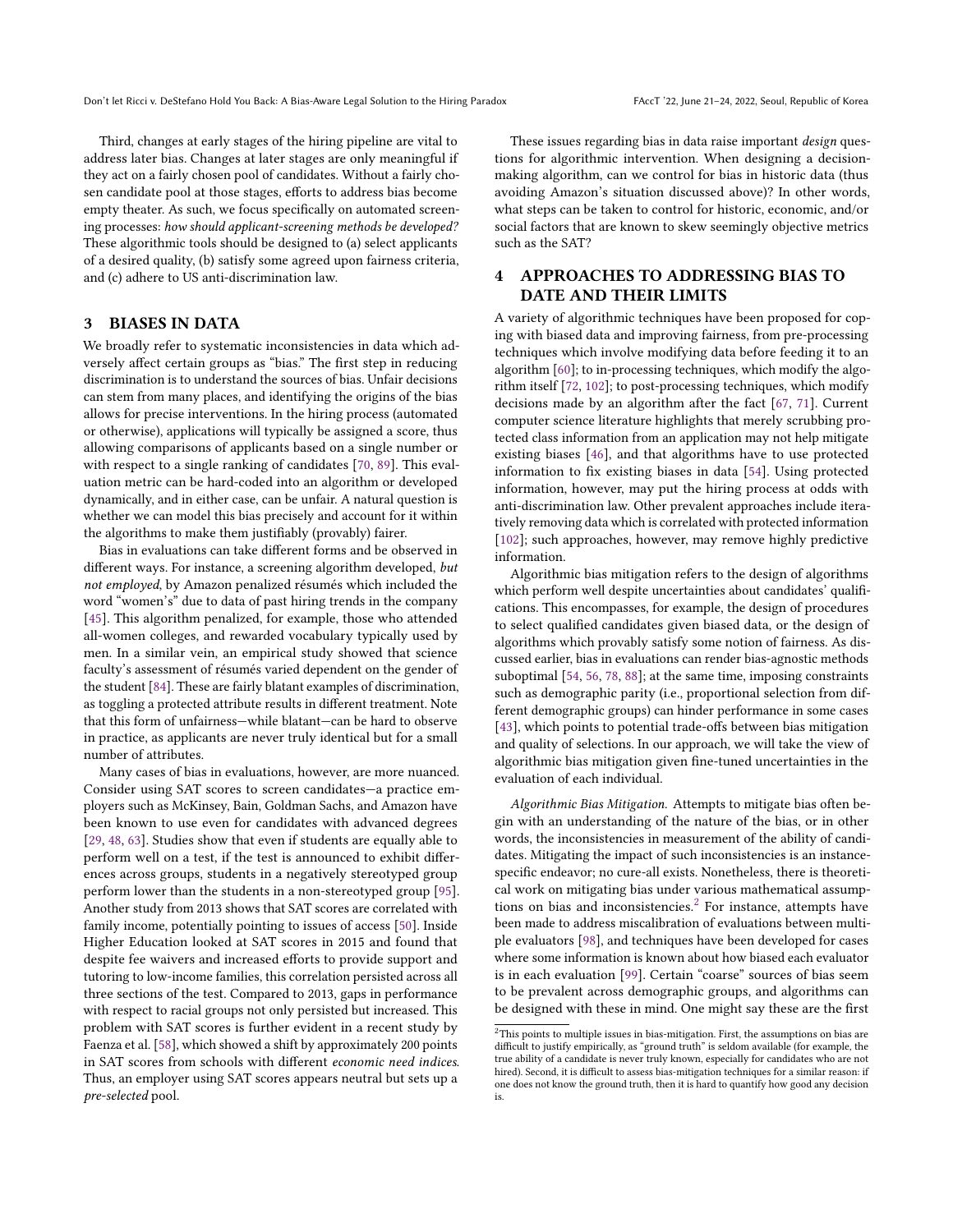approximations to incorporate the knowledge of large trends visible broadly across demographic groups, such as are seen in SAT scores discussed earlier [\[58\]](#page-10-28). Addressing these coarser sources of bias from a theoretical point of view can provide insight in dealing with other forms of bias.

A recent mathematical model that captures the dependence of errors in testing over groups is the group model of bias. The model is based on the empirical work of Wennerås and Wold [\[100\]](#page-11-22), and was introduced by Kleinberg and Raghavan in the context of offline selection (e.g., applicant-screening) [\[78\]](#page-11-2), further studied by Salem and Gupta [\[88\]](#page-11-19), Faenza et al. [\[58\]](#page-10-28), and Blum and Stangl [\[37\]](#page-10-35) in the context of selection problems. This model assumes that bias is fairly consistent within each demographic group, and thus evaluations offer accurate rankings within each group, but not across the groups. For example, once one accounts for difficulties in comparing one demographic group to another, there may be no way to confidently compare an 90% attained by a white male scholar Adam to a 85% attained by a Latina scholar Tia. But one can compare Adam against another white male scholar John with 83%, and note that Adam is better.

This model is at the same time appealing and dissatisfying in its simplicity. It is appealing in the sense that the model sheds light on best practices when the data is biased consistently for certain groups. That consistency indicates that information about group membership alone allows selection algorithms to reduce bias in selections. It is dissatisfying, however, in its coarseness, as it ignores intra-group differences in testing/evaluation errors and ignores any potential comparisons between groups. Adding to the example above, let us say that Tia also belongs to a low-income family, and we want to compare Tia to another Latina scholar May (not from a low-income family). This model does not account for such confounding variables of socio-economic status. Followup work by Celis et al. [\[40\]](#page-10-36) proposed a multiplicative model of bias, wherein candidates in the intersection of biased groups face a consistently higher bias. This approach, however, again equalizes the amount of bias within each smallest "unique" group (e.g., male, white, and age above 45 or lesbian, Asian, aged 39). It may not be okay to equalize experience in these intersectional groups.<sup>[3](#page-3-0)</sup> Indeed, whether a Chinese Asian, an Indian Asian, and a Filipino Asian faces the same amount of bias seems unlikely.

Current Industrial Practices. How then do companies actually hire candidates, while reconciling with anti-discrimination laws and biases in the hiring pipeline? In a recent survey, the only specific public claim made by vendors of pre-employment assessments was adherence to the 4/5ths rule—outlined in the 1978 Uniform Guidelines on Employee Selection Procedures—which requires that group-specific selection rates of any pre-screening are all within a factor of 4/5 of each other [\[87\]](#page-11-23). Yet this approach is coarse as it is agnostic to quality of candidates. Applying a 4/5ths rule in selection up front (e.g., as the current practice in the industry suggests [\[87\]](#page-11-23)) does not change the perceived potential of candidates, nor account for uncertainties and biases in the data systematically. It

can therefore simply set up the underrepresented group's candidates for failure, and lead to resentment and enlivening of negative stereotypes [\[59,](#page-10-37) [68\]](#page-10-38).

The trade-offs in algorithmic approaches track legal issues. If an employer uses an algorithmic tool to evaluate and screen candidates, the employer may face legal challenges depending on the outputs of the tool. A likely challenge is that the tool created illegal disparate impact. Disparate impact addresses when "facially neutral policies or practices have a disproportionate adverse effect or impact on a protected class" [\[28,](#page-10-39) [61\]](#page-10-40). The disparate impact doctrine is thus supposed to address situations where intent is not at hand or cannot be ascertained [\[96\]](#page-11-24). In short, outcomes based on unaware algorithms may fit quite well with disparate impact challenges, because unaware algorithms are facially neutral, may lack intent to discriminate, and nonetheless yield statistically discriminatory results.[4](#page-3-1)

The prospect of a disparate impact claim may lead an employer to design an algorithm that takes protected class status into account. However, this approach may run into a disparate treatment challenge. Disparate treatment is the legal doctrine that prohibits intentional use of race or other protected classes in making an employment decision. Thus, we return to the paradox described above, because it seems that an employer is trapped between using facially neutral systems that reflect systemic and historically conditioned, biased results or facing lawsuits for using aware systems to mitigate such effects. This paradox is exacerbated by current legal scholarship debating what algorithmic interventions to address bias, if any, are allowed and the implications of the lawsuit Ricci v. DeStefano, in which an action by the City of New Haven that tried to account for disparate impact of an administered promotion test led to litigation that was decided against the city. In Section [5,](#page-3-2) we outline the poset approach, which we argue provides a way to solve the hiring paradox. Section [6](#page-6-0) turns to an in-depth discussion of Ricci v. DeStefano and explains how the poset approach fits within legal rules so that one can use a bias aware approach and yet maintain individualized assessments of candidates.

# <span id="page-3-2"></span>5 A NEW APPROACH: COPING WITH UNCERTAINTY USING PARTIAL ORDERS

As discussed in Section [3,](#page-2-1) coping with uncertainties in data is a fundamental problem in applicant screening systems, as well as in data-driven decision-making more generally. Here, we will discuss one method, the poset approach, for applicant-screening in the face of uncertainty which has emerged recently in the computer science literature [\[88\]](#page-11-19). In Section [6,](#page-6-0) we will use this approach as a vehicle for discussing the legality of algorithmic bias mitigation in hiring.

Consider the following scenario: there are three candidates A, B, and C, with ability scores of 82, 68, and 67, respectively, and you wish to grant interviews to two of them. The ability scores are known to be a strong predictor of job performance, but are only known to be accurate up to 3 points. In this case, there is a significant chance that  $C$  is a better candidate than  $B$ , but the utilitarian approach of selecting the highest-scoring candidates

<span id="page-3-0"></span> $3$  One underlying problem with this model is the assumption of group membership, which may not even be accurate in practice.

<span id="page-3-1"></span> $^4$  Despite the fact that the  $4/5$  rule is mentioned as evidence of disparate impact in the 1978 Uniform Guidelines on Employee Selection Procedures, there is no precise quantification of disparate impact. The 4/5 rule is often used as a trigger for litigation, but other statistical tests have been used in courts as well [\[82,](#page-11-25) [94\]](#page-11-26).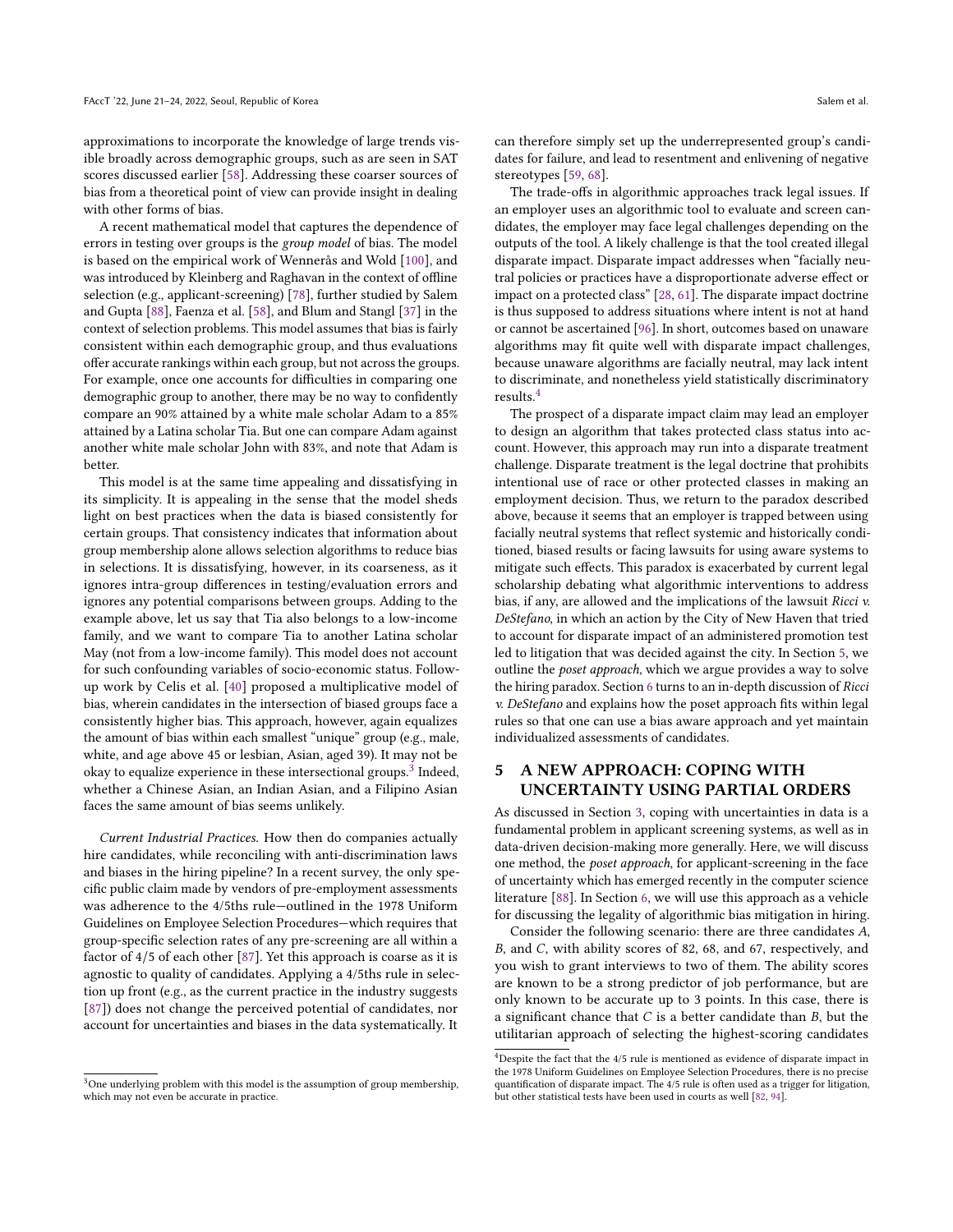Don't let Ricci v. DeStefano Hold You Back: A Bias-Aware Legal Solution to the Hiring Paradox FAccT '22, June 21-24, 2022, Seoul, Republic of Korea

<span id="page-4-1"></span>

Figure 1: Hasse diagrams for posets  $S_1$  and  $S_2$  described in Section [5.](#page-3-2)

would routinely select A and B. The core idea behind the poset approach is that the latter approach is unfair to  $C$ , or more generally, that ignoring uncertainty can result in unfair decisions. In other words:

Some applicants, due to insufficient or inaccurate data, cannot be reliably ranked. The solution need not involve producing a (possibly inaccurate) ranking. Instead, allowing for partial rankings can open the door to fairer decisions.

The poset approach, which we explain in more detail below, makes use of a mathematical structure called a partially ordered set, or poset, which can be used to encode uncertainty in ordinal information. Consider, for example, a set  $S_1 = \{4, 2, 5\}$  of true hirability of three candidates (which is often not observable in practice). This set is called totally ordered since any pair of the scores can be ordered (i.e., ranked) with respect to the relation ≤. In other words, we can rank the scores:  $2 \leq 4 \leq 5$ , thus inducing an order on the candidates.

However, in practice, one cannot observe directly how good a candidate might be at their job. This is where partial orders can help us. Intuitively speaking, one can think of a partial order as a set of comparisons, which may not cover all pairs of candidates (i.e., a total order with some comparisons missing). For example, consider a candidate D who has experience in industry, a candidate E who has experience in industry and who has an MBA, and a candidate  $F$  who has an MBA. Considering these traits as binary (yes/no) attributes, one can represent their qualifications as the set  $S_2 = \{ \{\text{industry}\}, \{\text{MBA}\}, \{\text{industry}, \text{MBA}\} \}.$  From the given in-<br>formation, one might rank E above both D and E since E is qualified formation, one might rank  $E$  above both  $D$  and  $F$ , since  $E$  is qualified with respect to both measures, and the other candidates are only qualified with respect to one. However,  $D$  and  $F$  might be considered incomparable, since their qualifications are complementary. In this case,  $S_2$  is a partially ordered set,<sup>[5](#page-4-0)</sup> but not a totally ordered set. A poset is often visually depicted using its Hasse diagram, which is a directed graph in which edges represent orderings. For example, the Hasse diagrams for  $S_1$  and  $S_2$  are shown in Figure [1.](#page-4-1)

The poset approach is the process of (1) forming a partial ranking (i.e., a partial order) of the candidate pool based on uncertainties, inaccuracies, or biases in data, and (2) making selections based on this poset. By making selections in this way, one can concretely take uncertainty into account and, say, avoid routinely harming candidate C in the example above. This approach can mitigate biases in the evaluation metric; e.g., if a group is underrepresented in training data and experiences large errors in the resulting ML

<span id="page-4-4"></span>

Figure 2: Score ranges and resulting Hasse diagram for the scenario in Example [5.1.](#page-4-2)

model, the poset approach can confer benefit of the doubt to those underrepresented candidates. We next illustrate how posets can model uncertainty using two examples.

<span id="page-4-2"></span>Example 5.1. The poset approach can illustrate how one can account for uncertainties while also avoiding prohibited discrimination based on gender. $6$  Using the poset approach, one may incorporate demographic context of the candidates and quantify uncertainy in their evaluations (either by directly observing the context, or by unsupervised methods such as clustering). Suppose that in a training dataset, nonbinary candidates are underrepresented, and as a consequence have high variance in errors in the prediction model. One may find that a nonbinary candidate Max has a wide score range of 80-90% (e.g., due lack of training data on nonbinary candidates), another male candidate Adam has a score between 85-87%, and a third female candidate Trisha has a score between 92-95% (see Fig. [2\)](#page-4-4). Now, using only the score ranges to compare candidates, Trisha compares favorably to Max, but it is unclear if Max is more qualified than Adam as their ranges overlap. In this case, we can think of Max and Adam as mutually incomparable. The poset approach therefore allows for individualized treatment of inconsistencies in data processed.

<span id="page-4-5"></span>Example 5.2. Suppose that three candidates are to be selected based on two attributes: work experience and college GPA. You have set cutoffs for each of these attributes and only wish to select candidates exceeding each cutoff. See Figure [3](#page-5-0) for a depiction of the candidate pool, where each color represents a particular demographic group. Let the colored areas around each candidate node represent a "confidence region;" i.e., with some high degree of confidence, the candidate's latent ability lies in the drawn region. Note that we can infer partial rankings from these confidence regions in a similar way to Example [5.1:](#page-4-2) if the confidence region of candidate A is strictly above and to the right of the confidence region of candidate B, then A is ranked above B.

Using only raw scores, only the two blue candidates meet the cutoffs. However, taking confidence regions into account, we see that the two green candidates might meet the cutoffs as well. How, then, should one choose three candidates among the green and blue ones? One way to do so is to look at the partial ranking induced by the confidence regions (shown using arrows in Figure [3\)](#page-5-0). In this partial ranking, there are three candidates who are maximally ranked (i.e., are not ranked below any other candidates): the two blue candidates and the right-most green candidate. This is one possible justification for selecting these candidates.

<span id="page-4-0"></span><sup>&</sup>lt;sup>5</sup>A relation  $\leq$  is a partial order on a set S if three conditions hold for all a, b, c  $\in$  S: (1)  $a \le a$ ; (2) if  $a \le b$  and  $b \le c$ , then  $a \le c$ ; and (3) if  $a \le b$  and  $b \le a$ , then  $a = b$ . One can check that all these properties are satisfies for the set  $S_2$ .

<span id="page-4-3"></span> $6$ As recently as June 15, 2020, the Supreme Court of the United States ruled that the Title VII of the Civil Rights Act prohibits discrimination on the basis of sexual orientation and gender identity [\[27,](#page-10-41) [97\]](#page-11-27).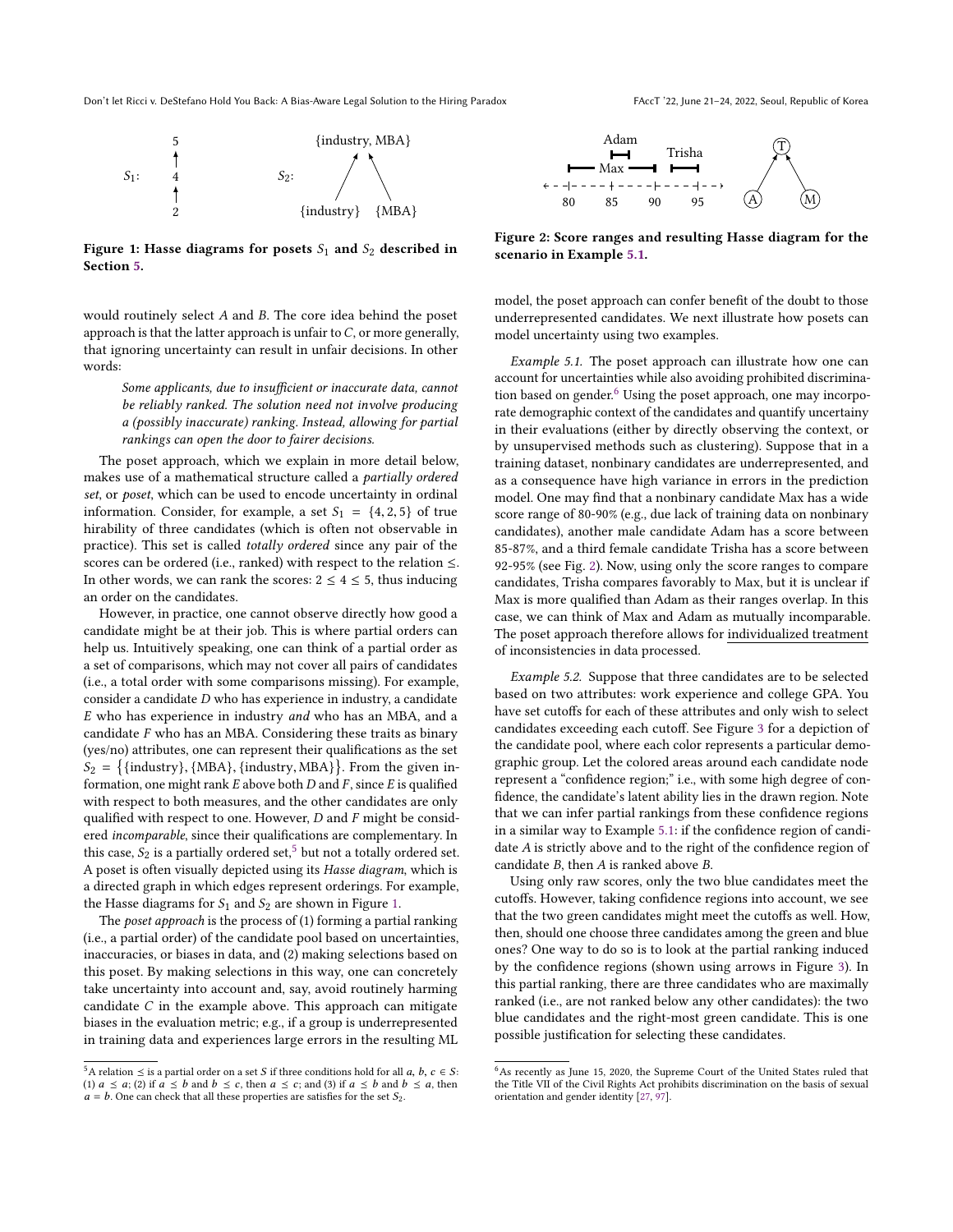<span id="page-5-0"></span>FAccT '22, June 21–24, 2022, Seoul, Republic of Korea Salem et al. Salem et al. Salem et al.



Figure 3: A depiction of the work experience and college GPA of five candidates coming from three groups (differentiated by color). The thick dashed line represents a possible selection criteria which, in this case, imposes a threshold on each of the two attributes. Confidence regions are drawn around each data point to indicate, say, 95% confidence in the inclusion of a candidate's true ability. Given these confidence regions, one can construct a partial ranking, as depicted by the Hasse diagram on the bottom. Arrows between candidates indicate ranking with certainty with respect to both attributes (e.g., Candidate 1 is ranked higher than Candidate 5 since the best work experience score ( $\approx 4$ ) in the confidence region of Candidate 5 is worse than the worst work experience score ( $\approx$  5.5) of Candidate 1, and similarly for College GPA. Note that there may be other reasonable ways of constructing partial rankings as well.

The process outlined in these examples (forming score ranges/regions for each candidate and inferring comparisons therefrom) can be applied quite generally, and allows for explicit treatment of bias in data. Data-driven techniques, such as estimating latent group-bias in a machine learning model, can be applied to generate these score ranges, which in turn can induce a partial ranking. Such methods can be used to avoid penalizing applicants who come from underrepresented groups, who are more likely to face inaccurate evaluation via machine learning models. A recent paper by Emelianov et al. shows that groups with high error variances can receive worse treatment, even if the evaluations are unbiased for all candidates [\[56\]](#page-10-33), pointing to the need for interventions like the poset approach that take uncertainty into account.

The poset approach in practice. We end this section by providing a framework for using the poset approach in practice. While this framework does not encompass every possible use of the poset approach [\[88\]](#page-11-19), it will describe the process from beginning to end and put the poset approach in broader context.

Step 1. Clean-up and Process Past Hiring Data. To start, collect data from previous hiring cycles. This data might include scores derived from textual analysis of résumés, test scores for job-related tasks (e.g., computer programming test scores), automated scores based on analysis of video interviews [\[87\]](#page-11-23), college GPAs, courses taken, years of work experience, job performance of those who were hired, and so on.

Step 2. Quantify Uncertainty and Bias. Use data analysis to quantify potential data biases. Clusterings, for example, can help determine if evaluations unfairly favor one group over another. Looking at the data along different demographics (e.g., based on race, gender, age) can point to potentially discriminatory decisions in the past. Use social science studies (e.g., [\[95\]](#page-11-15)) that highlight the impact of social status on the considered metrics (e.g., standardized test scores) to guide analysis. This will help highlight qualitative and quantitative reasons for disparities in the past hiring data.

Step 3. Construct a Partial Order. Trends identified in Step 2 can be used to construct a partial ranking of candidates. For example, score ranges can be constructed for each attribute of interest using a prediction model and estimates of its error variances, and these ranges can inform partial rankings as in Figure [3.](#page-5-0) These ranges can take into account distributional differences across protected attributes, differing error variances due to training data imbalance, $\frac{7}{10}$  $\frac{7}{10}$  $\frac{7}{10}$ observed inaccuracies in past predictions, and so on. Predicted scores can be modified to be distributionally similar to the true scores on a group-by-group basis, and score ranges can be constructed around these transformed scores. One can construct a partial order to account for group-specific errors even if the evaluation metric was provided by a third party and its inner workings are unknown to the user. Unsupervised methods such as clustering can be used without knowledge of protected information, and a partial order can be constructed based on the extent of uncertainty or bias in each cluster. These approaches are discussed in more detail in Appendix [A,](#page-12-0) and more examples are given in [\[88\]](#page-11-19).

Step 4. Adapt Selection Algorithms. Once the partial ranking has been constructed, selections need to be made. Presumably, a hiring committee already has a screening process (automated or otherwise) which aligns with the goals of the employer. In order to implement the poset approach, this screening process must be adapted to take a partial ranking as input instead of numeric scores or a total ranking. Typically, this can be done by prioritizing maximality and randomizing wherever incomparabilities necessitate (see [\[88\]](#page-11-19) for an example of this in an online setting).

Step 5. Auditing for Policy Compliance. The entire hiring pipeline may be subject to auditing for compliance with anti-discrimination policy. It is prudent to document and be able to justify each decision made in the hiring process, particularly those pertaining to the four steps outlined above. For example, one should be able to explain

<span id="page-5-1"></span> $7$ This refers to the observation that a group which is underrepresented in training data often experiences large errors in a resulting prediction model. In the poset approach, these larger errors could translate to larger score ranges for the underrepresented group. Note that the groups in question could come from a clustering and need not be demographic groups.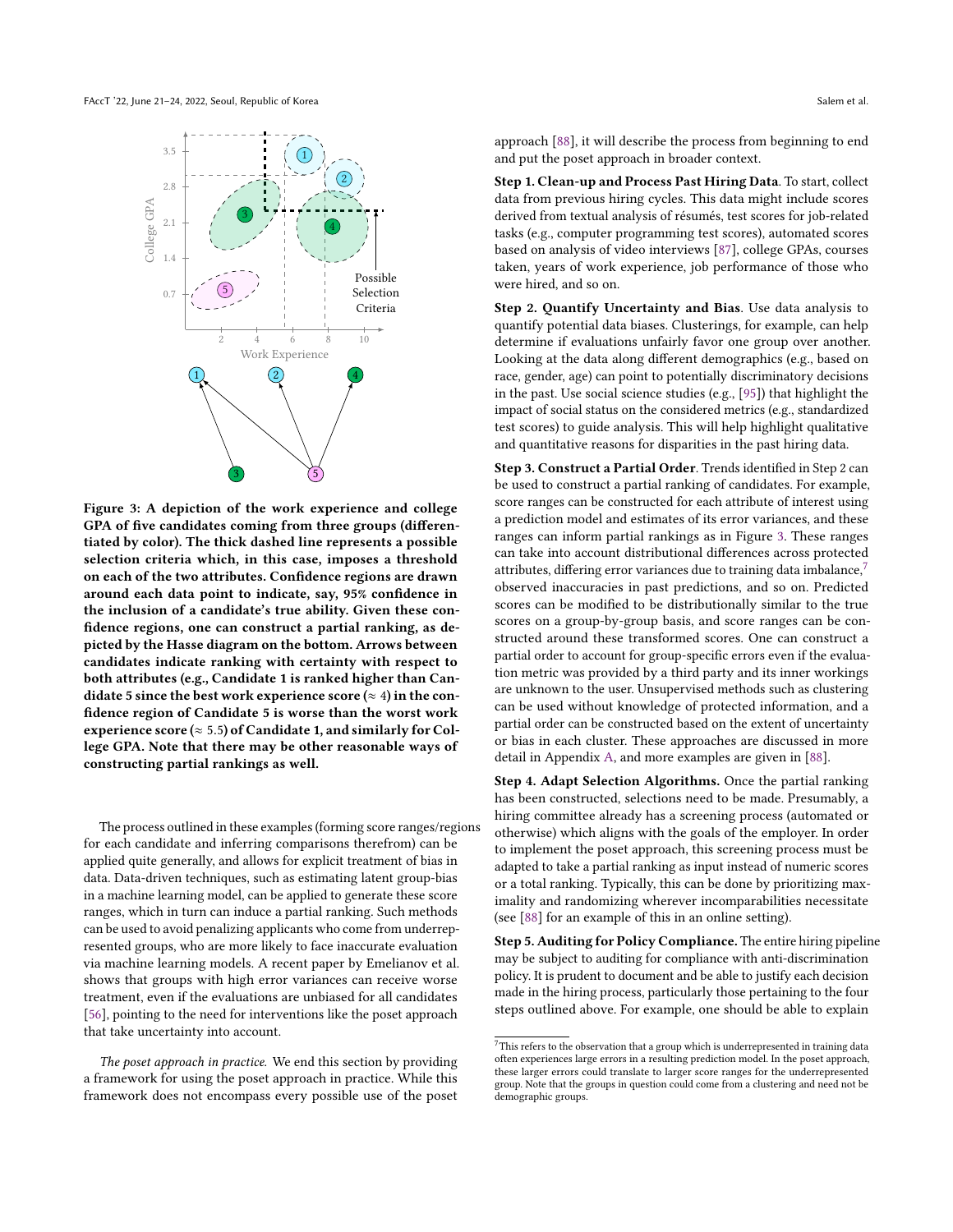how the partial ranking was constructed and be able to justify those decisions by pointing to data and relevant research. A deeper discussion of the legality of the poset approach (and algorithmic bias mitigation more generally) is in Section [6.](#page-6-0)

# <span id="page-6-0"></span>6 DISCUSSION AND BEST PRACTICES—LAW, MATHEMATICS, AND POSETS IN PRACTICE

We now return to the business cases with which we started and the tensions they present regarding diversity, equity, and legal interests. On the one hand, firms are seeking to address diversity regardless of a history of discrimination. On the other hand, when evidence of past or present practices creating barriers is found, companies addressing those practices are pursuing affirmative action plans. In general, a firm that does little to account for race, gender, and other protected classes may find it has created disparate impact; and yet, when that firm seeks to take protected classes into account, such steps may violate the ban on disparate treatment.

We offer that in the unlikely case where a firm has no reason to believe that norms, traditions, or societal inequalities are negatively affecting the ability for members of a protected group to pass through the stages of the hiring pipeline, action may be possible under diversity interests but not required by law. At least two shifts point to increased diversity activity. First, many companies have made public commitment to large steps to address diversity in employment. Second, there is a new push for companies to disclose workforce diversity data, which has resulted in 82 of the top 100 companies doing so. The public imperative combined with the data supports companies taking the initiative to address workforce imbalances regardless of legal requirements to do so [\[74\]](#page-11-28). In contrast, as a matter of affirmative action, a firm with evidence of discrimination seeking to address imbalances in its workforce should be able to take steps to do so. Such steps could involve, for instance, scoring applicants using a machine learning model and developing confidence intervals around scores using the poset approach. From a legal perspective, it is important to be able to support the legality of each action, from the decision to address diversity to the decision to use protected class information, to each design choice in the algorithm, to each adjustment to future rounds of hiring.

The beauty of the poset approach is that it is agnostic to the motivation (diversity or addressing discrimination via affirmative action) behind a company's plan. To be clear, whether a purely diversity-driven plan is legal is an unsettled question and beyond the scope of this paper [\[36,](#page-10-8) [57\]](#page-10-3). Nonetheless, because of the current drive to address inequity, we expect this question to arise in the near future and suggest that the poset approach would aid and support such efforts. Furthermore, because many announced diversity programs are likely backed by data about imbalances and unnecessary barriers to employment, such efforts will likely be seen as affirmative action plans under the law. Thus, in this section, we address the core question of how well the poset approach stands up to legal scrutiny as an allowed method to address affirmative actions plans.

Given that efforts to modify evaluation mechanisms or selection algorithms can raise both disparate impact and disparate treatment issues, we now use a hypothetical employer perspective in line with Microsoft's and other companies' announced goals to suggest best practices. Insights are derived from a series of questions about how to identify workforce imbalances (Section [6.1\)](#page-6-1) and how to address said imbalances (Section [6.2\)](#page-7-0).

### <span id="page-6-1"></span>6.1 Diagnosis

Q1: An employer is concerned that its workforce under-represents women and minorities. May they do anything to change their current hiring practices?

Yes. The purpose behind Title VII is "[T]o achieve equality of employment opportunities," and Congress "directed the thrust of the Act to the consequences of employment practices, not simply the motivation" [\[2\]](#page-10-42). That means that "unnecessary barriers to employment" must fall, even if "neutral on their face" and "neutral in terms of intent" [\[1\]](#page-10-43). Federal courts have disallowed a host of hiring and promotion practices that "operate[d] as 'built in headwinds' for minority groups" [\[19\]](#page-10-44). In addition, the Supreme Court has upheld the legality of employment plans to address discrimination without reference to its past practices or evidence of a possible violation of the law [\[8\]](#page-10-45).

To take action, an employer "need[s] to point only to a 'conspicuous ... imbalance in traditionally segregated job categories' " [\[8\]](#page-10-45). Logically, this requirement implies that initial, proactive analysis identifying the imbalance problems can serve as justification for adjustments to hiring practices. As such, employers can and should use data science and analytics to identify the imbalance in their hiring pipeline that it seeks to address [\[69,](#page-10-46) [75,](#page-11-29) [80\]](#page-11-30).

As one example, the employer can use human resources data to examine its employment practices. First, it can audit its current workforce and get fine-grained information about who works at the company and at what levels. Such an approach allows the company to look beyond simple questions such as "Does it have an equal number of men and women in the workforce?" Instead, the company can see the gender and minority makeup at different levels of employment such as upper management, upper-middle management, middle management, administration, hourly workers, contractors, and so on. Visualizing the data with pie-charts or heat maps will provide clear, vivid ways to see the current state of affairs. Second, after such a study, the company can see potential sources of issues. It may find that women and minorities rarely move beyond middle management, are rarely interviewed for promotion, or that screening to date has not selected, or under-selected, women and minorities for interviews to be potential employees. At a general level, these types of analyses support the case that there is something to fix. This gets us to the next step in the process.

Q2: If a company finds that women and minorities are rarely interviewed and further finds that screening to date has not selected, or under-selected, women and minorities for interviews to be potential employees, do these conditions support allowing an employer to use protected-class information to build or apply a bias-aware algorithm at the screening stage?

Identifying a problem with a screening process or a structural problem in the company's workforce reveals a clear "unnecessary barrier to employment" even if the algorithm is neutral on its face and in intent. For example, if men tend to be scored higher than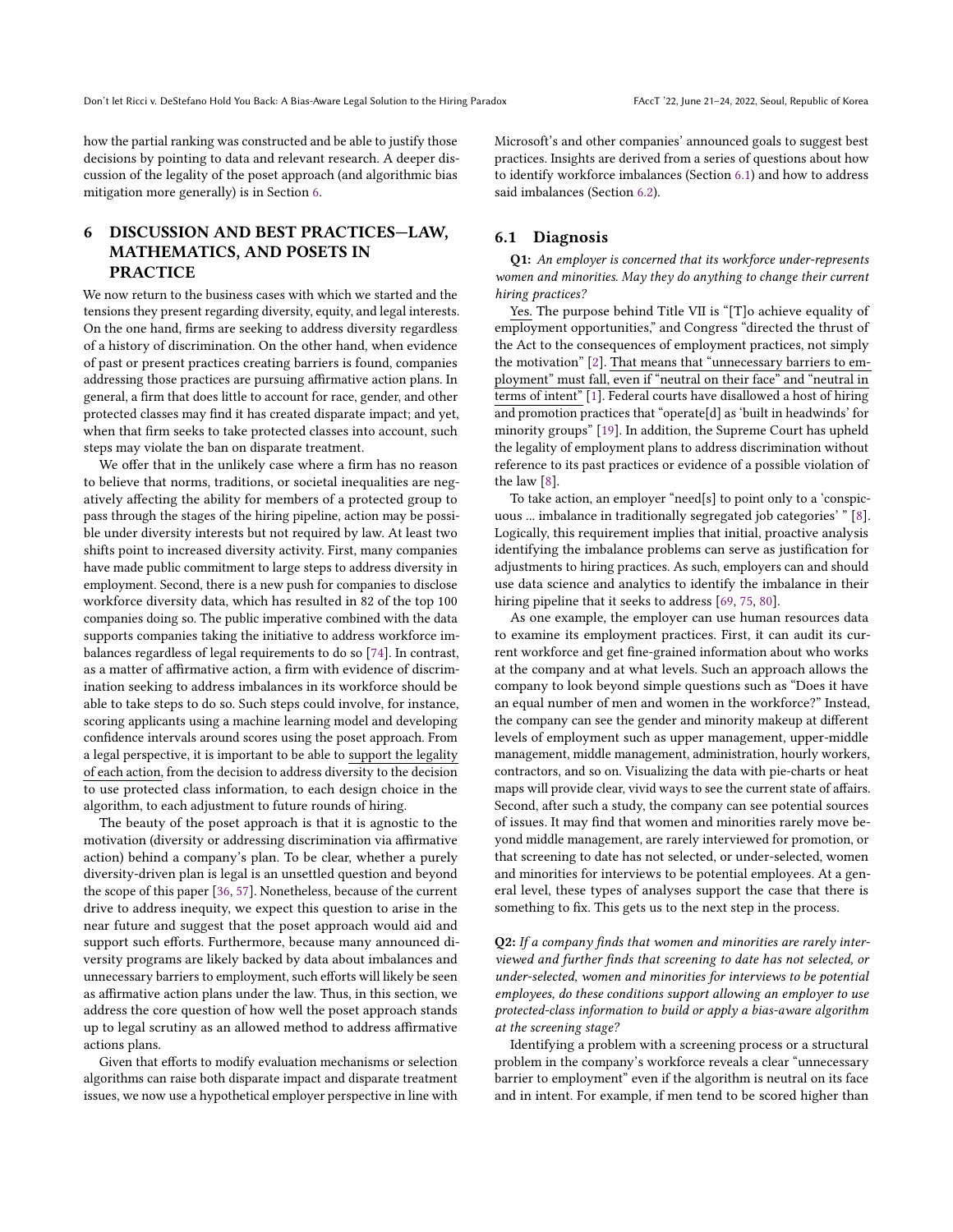women (e.g., as in Fig. [4\)](#page-14-0), then a facially neutral selection algorithm would disproportionately select men, even if true ability is similar across genders. In general, the identified, strong evidence of bias in current algorithmic sorting in the hiring process, including the screening stage, should constitute the sort of "built in headwind[] for minority groups" that the law seeks to eliminate. With sufficient evidence of bias and systemic barriers to equality of employment opportunities, an employer can make a case for using bias-aware algorithms.

### <span id="page-7-0"></span>6.2 Corrective action

Voluntary action to comply with the goals of Title VII is not only allowed; it is favored [\[9\]](#page-10-47). Nonetheless, in some cases, trying to further the goals of Title VII to address discrimination raises the paradox where one approach looks like disparate impact and a corrective action looks like disparate treatment. What can a company actually do?

### Q3: May an employer use protected-class information to increase diversity among interviewees?

This question is complex as it entwines various parts of the process that need to be slowly unpacked. A recent case Ricci v. DeStefano [\[20\]](#page-10-48) illustrates some problems and provides guidance on allowed and prohibited actions.

Background. In Ricci v. DeStefano, the City of New Haven had developed a test for firefighter promotion with the help and validation of experts. When administered, 77 people took the lieutenant exam: "43 whites, 19 blacks, and 15 Hispanics. Of those, 34 candidates passed: 25 whites, 6 blacks, and 3 Hispanics." 41 people took the captain's exam: "25 whites, 8 blacks, and 8 Hispanics. Of those, 22 candidates passed: 16 whites, 3 blacks, and 3 Hispanics." Despite the experts' opinions and validations of the test, the City rejected the results because the pass rate caused the city to believe it might be sued for disparate impact. The Supreme Court did not allow this after-the-fact change, because New Haven's actions relied on race (the race of those who passed the test) to reject the results, and in that sense, New Haven engaged in disparate treatment. Thus, it may appear that an entity cannot account for and alter employment practices when there is evidence of potential disparate impact in the entity's practices, because such changes will necessarily constitute disparate treatment [\[33\]](#page-10-16). That is incorrect [\[76\]](#page-11-31).

Analysis. As the Supreme Court put it, not allowing an entity to account for race to avoid disparate impact liability "if the employer knows its practice violates the disparate-impact provision," is contrary to "Congress's intent that "voluntary compliance" be "the preferred means of achieving the objectives of Title VII" [\[24\]](#page-10-49). This rule, however, does not mean an entity can simply assert there has been a history of past discrimination and so a need to throw out a practice, because that might lead to "an unyielding racial quota" [\[25\]](#page-10-50). As stated above, the entity has to show why the change is needed in light of the goals of Title VII. In addition, the timing of when an entity makes changes matters.

The way the test was developed and administered by New Haven doomed the City's decision to reject the test's outcomes. New Haven began well by hiring experts to design a likely valid test. The City spent \$100,000 on experts on designing the tests for fire departments [\[21\]](#page-10-51). The experts conducted interviews, went on ride-alongs, interviewed incumbents at the promotional level at issue, and designed "job-analysis questionnaires and administered them to most of the incumbent battalion chiefs, captains, and lieutenants in the Department" [\[21\]](#page-10-51). As the Supreme Court noted, "At every stage of the job analyses, IOS [the company that developed the test], by deliberate choice, oversampled minority firefighters to ensure that the results—which IOS would use to develop the examinations would not unintentionally favor white candidates" [\[22\]](#page-10-52). Once the test was approved, New Haven set a 3-month study period and gave candidates a study guide including the "source material for the questions, including the specific chapters from which the questions were taken" [\[22\]](#page-10-52). Nonetheless, after the tests were given, the results indicated disparate impact [\[23\]](#page-10-53).

The city's ex-post actions were the problem. The Court rejected "invalidating the test results" after the fact without "a strong basis in evidence of an impermissible disparate impact" [\[26\]](#page-10-54). The ex-post rejection of the results created "visible victims"—that is, those who studied for the test, passed, and whose hard work was discarded [\[86\]](#page-11-3). After the city gave the test, it needed strong evidence that the test would be invalidated if the city were sued for disparate impact and lose, because otherwise those who had passed would be harmed. The Court did not see such evidence and so did not allow the city to reject the results.

Answer to Q3. Designing a screening system is quite different than what happened in Ricci. Ricci was about a later stage of employment (i.e., promotions), and it involved a test for which many test-takers had prepared, including spending money on test preparation aid. The advantage of building a screening system is that the actions are ex-ante, and the system is not a test for which someone can prepare [\[36\]](#page-10-8). Unlike in Ricci, where applicants were seen as having an expectation that a potentially valid test for which they could study be accepted, designing and using a screening algorithm occurs at an earlier stage of the hiring process where no hiring or promotion decision is made. Thus in designing a screening algorithm, one might observe selections over time and change the parameters to create a more representative sample of qualified candidates, including making adjustments during the "training" of the algorithm. These steps are analogous to the design steps—such as making overt choices and oversampling at every stage to ensure that the test did "not unintentionally favor white candidates"—taken by New Haven and of which the Supreme Court wrote with approval [\[22\]](#page-10-52). In other words, designing and vetting a screening system to ensure that the results are not having discriminatory outcomes should be legal.

Recall that one of the goals of Title VII is to reduce, if not eliminate, "unnecessary barriers to employment." The Ricci Court did not "question an employer's affirmative efforts to ensure that all groups have a fair opportunity" at a given stage of the hiring process. An employer is allowed to examine "how to design. . .[a] practice in order to provide a fair opportunity for all individuals, regardless of their race" before deploying it [\[26\]](#page-10-54). Designing a screening algorithm is by its nature an ex-ante event for which a candidate cannot prepare in the way one might for a test.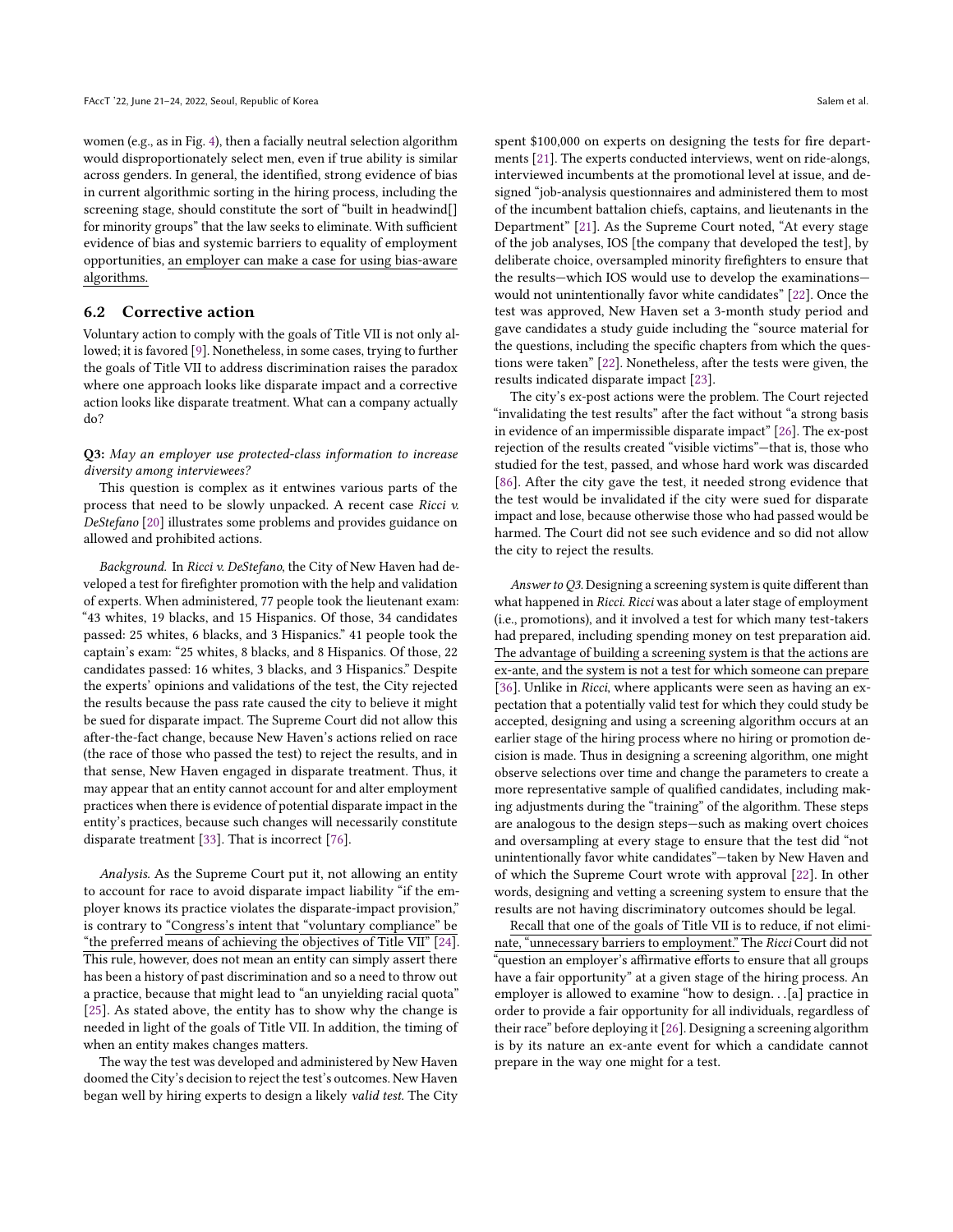In short, if Question 2's requirement is met, an employer should be able to develop a bias-aware algorithm to avoid disparate impact. Of course, we still need to address the validity of the new practice and what is allowed in its design, which brings us to the next question, which we partially answer through the lens of the poset approach.

#### Q4: What is allowed in the design of a bias-aware algorithm? Can it be designed to improve the yield of whom to interview?

This is one of the grand challenges in this area. Let us focus our attention to the proposed poset approach, and draw arguments from the Supreme Court's decision in Johnson. The key to using a bias-aware algorithm such as the poset approach of Salem and Gupta is to establish the facts and evidence of a need to address bias (or more generally, inconsistencies in the data) as set forth above, and then to build a plan that assesses individuals rather than setting up a purely number-driven process with quotas for each category [\[9\]](#page-10-47). If a plan is "blind hiring," that is, dictates hiring "solely by reference to statistics" or "by reflexive adherence to a numerical standard," the plan is not likely to be allowed [\[11\]](#page-10-55). But, if <sup>a</sup> plan takes "numerous factors. . .into account in making hiring decisions, including specifically the qualifications of [all] applicants for particular jobs," the plan may take a protected class into account as part of the overall evaluation [\[9\]](#page-10-47). In that sense, the protected class status "may be deemed a 'plus' in a particular applicant's file, yet it does not insulate the individual from comparison with all other candidates for the available seats" [\[3,](#page-10-56) [12\]](#page-10-57).

Comparison does not require pure, numeric ranking; indeed, that might tip into the sort of "blind hiring" that is disfavored. As the Sixth Circuit stated, the "practice of rank-order hiring from a single list grouping together males and females was impermissible under Title VII because the City could not establish that higher scores on the test meant better job performance." [\[15\]](#page-10-58). The Second Circuit has explained that evaluations should be sufficiently correlated with job performance to induce a rank ordering, where the quantification of "sufficiently correlated" may depend on the extent of adverse impact of the evaluation metric [\[5\]](#page-10-59). The Sixth Circuit additionally asserted that a certain cognitive ability test could not be used as the sole basis for a rank-ordering despite being predictive of job performance, since the test failed to measure certain qualities of interest. Rank orderings based on evaluations should therefore not be thought of as implicit to a screening practice, but instead as a design choice which must be justified [\[15\]](#page-10-58).

Discretion in comparison of candidates is allowed when it is part of the overall, individual assessment. For example, in Johnson v. Transportation Agency of Santa Clara County, two candidates were deemed well-qualified based on a range of metrics, such as experience, background, and test scores taken together. But each candidate had differences within a given metric. One had more clerical work and more road maintenance work; the other had more experience at a specific part of the business. As for test scores, the man scored 75 on the interview portion of the assessment and the woman scored 73. The employer had set 70 as the minimum threshold for the interview and seven applicants crossed the 70 mark. The range of acceptable scores was 70 to 80 [\[7\]](#page-10-60). The woman was given the promotion over the man who had the higher score. Because the scores were within the range of acceptable scores and the final hiring manager looked at a set of metrics with gender as "but one of numerous factors he took into account in arriving at his decision," the plan's incorporation of bias-awareness, here regarding gender, was allowed [\[12\]](#page-10-57).

Other cases also acknowledge the need for an approach beyond using an absolute score or ranking. Given problems with rankordering, the Second Circuit of Appeals has allowed a rather coarse approach where an employer may "acknowledge his inability to justify rank-ordering and resort to random selection from within either the entire group that achieves a properly determined passing score, or some segment of the passing group shown to be appropriate" [\[6\]](#page-10-61). Courts have also indicated an acceptance for more nuanced methods. For example, the act of "banding," or considering score ranges instead of singular scores, has been accepted to account for inaccuracies in evaluation [\[16,](#page-10-62) [17\]](#page-10-63). Although these cases consider banding in a quite limited sense in that scores ranges are centered on original scores and are of uniform length, they support that one might relax the assumption of an absolute ranking of candidates.

In language that tracks the poset approach, the Second Circuit has also acknowledged "that small differences between the scores of candidates indicate very little about the candidates' relative merit and fitness" [\[6\]](#page-10-61). Thus the court embraced an approach that assessed "a statistical computation of the likely error of measurement inherent" in its exam. The employer then used that measurement to set up zones of candidates clustered by test scores within that error measurement. That practice was seen as a good solution to "insur[e] compliance" with Title VII. The Second Circuit explained, "by creating a more valid method to assess the significance of test scores, [the approach] eliminated the central cause of the adverse impact, i.e., the rank-ordering system, while assuring appointments on the basis of merit." As such, if one is able to use protected information (as in Johnson, or in the context of a valid affirmative action plan [\[36\]](#page-10-8)), then the banding cases provide guideposts for adopting the poset approach as described in Section [5.](#page-3-2)

Answer to Q4. 1. An algorithmic approach should be allowed. A takeaway from Johnson and the cases on banding and rank-ordering is that a precise numerical score is not necessarily indicative of an applicant's potential, and courts welcome approaches that better compare candidates. Thus, score ranges can be used as part of an applicant-screening procedure. This supports the use of score ranges to account for uncertainties in evaluations, as outlined in Section 3.

Further, note that incorporating the poset model of bias is not the same thing as normalizing distributions of scores across groups. When we normalize scores across groups, we are essentially transforming all scores so that group-specific distributions look similar, and this process results in a full ranking of applicants. In contrast, the poset approach intentionally does not reduce each applicant to a number and allows for incomparabilities between applicants. This allows for a more individual treatment of candidates, where uncertainty in rankings can be acknowledged. The result is that applicants are assessed as individuals, potentially in a more mathematically sound way.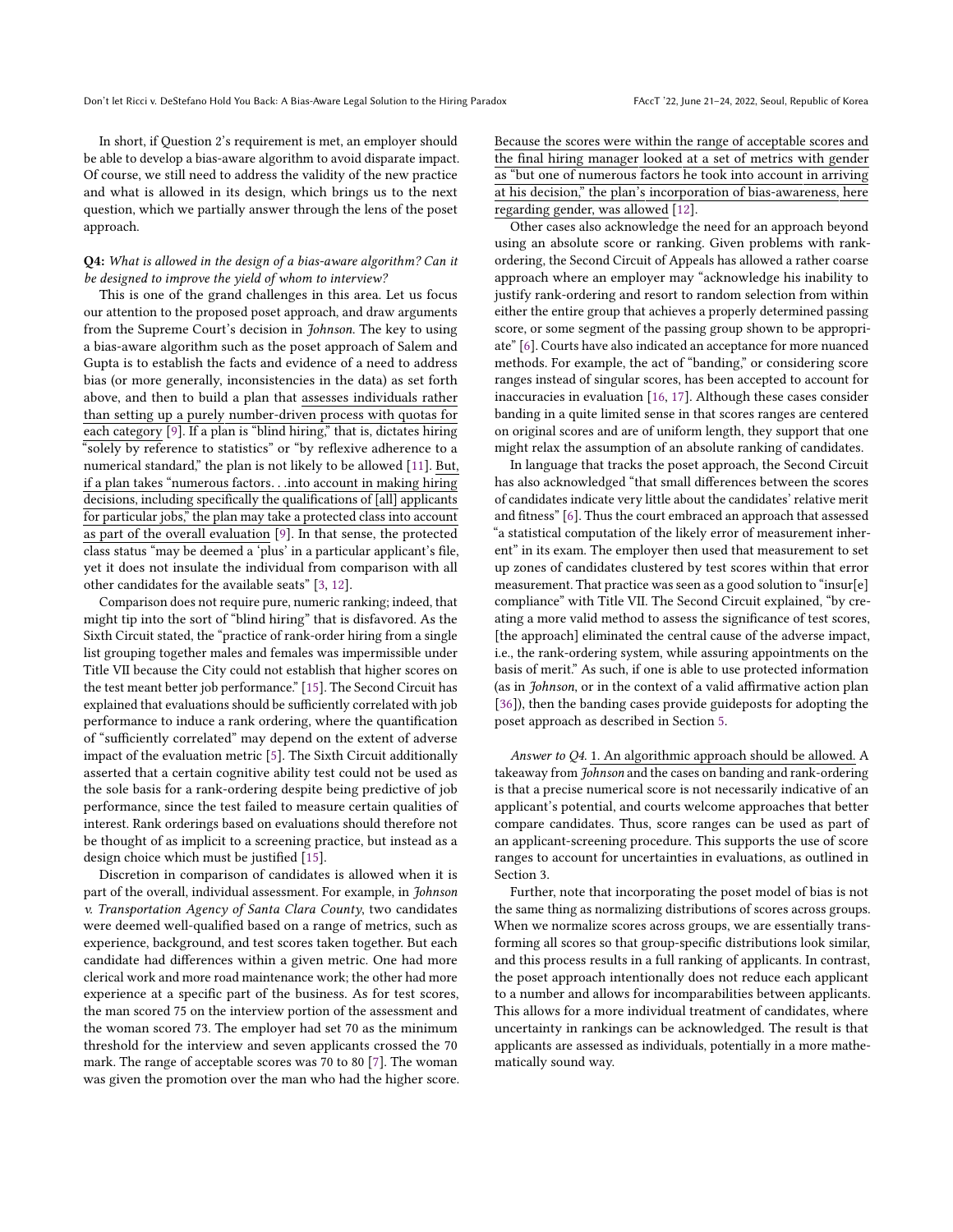2. There are rules about when bias-aware algorithms can be used. Recall that the stage at which an entity uses bias-aware algorithms matters. In the promotion context of *Johnson*, the Court gave a further reason the plan was allowed. Unlike Ricci, where applicants were seen as having an expectation that a potentially valid test for which they could study be accepted, there was "no absolute entitlement" to the position at issue in Johnson. The entity had seven qualified and eligible applicants, and choosing one over the other "unsettled no legitimate, firmly rooted expectation" of any of the candidates. By extension, a bias-aware applicant-screening plan that used a protected class as part of an overall assessment then had all selected applicants compete on the same metrics should be allowed under the law.

3. There are legal rules on the goals of any hiring plan. The law respects plans that seek to remedy an imbalance and that do not set aside positions for a given group while also conducting annual reviews of goals as it fashions future rounds of hiring and promotion [\[14\]](#page-10-64). One may work "to attain a balanced work force, not to maintain one" [\[13\]](#page-10-65).

The Johnson Court also noted with approval that "the Plan sought annually to develop even more refined measures of the underrepresentation in each job category that required attention" [\[10\]](#page-10-66). This idea of not maintaining a balanced workforce reflects the idea that an entity cannot use a plan that sets up quotas to maintain balance based purely on class statuses. By extension, suppose balance is achieved in a company through bias-aware methods, and they notice this by continuous monitoring of their hiring practices (in a sense, returning to Question 1). The company may then have to stop using bias-aware methods, even if demographic imbalance persists in the general workforce for that line of work.

4. The poset approach does not impose quotas. In contrast to methods described in some recent work [\[56\]](#page-10-33), using score ranges (e.g., using the poset approach) instead of raw scores does not set up a quota system.<sup>[8](#page-9-0)</sup> When using the poset approach, selection rates may be influenced by protected information (e.g., when accounting for observed, group-specific biases), but such protected information is not necessarily a determining factor in selection decisions. For example, the poset approach could result in a set of candidates which is less demographically proportional than what raw scores might produce (see, e.g., Figures [6-](#page-15-1)[7](#page-15-2) in Appendix [B\)](#page-13-0), or more demographically proportional (see, e.g., Figures [4](#page-14-0)[-5\)](#page-14-1), depending on the data and the ascertained uncertainty therein.

### 7 CONCLUSION

We summarized recent work in the context of hiring, with a focus on screening algorithms. We highlighted the seeming paradox of mathematics, law and practice that a company might observe workforce imbalance due to its past practices, but the solutions to correct for this imbalance are either at a contradiction with mathematics or anti-discrimination law. The new poset-based approach [\[88\]](#page-11-19) provides a framework for incorporating uncertainties in rankings

into a candidate-screening practice which allows, for example, hiring committees to base decisions on confidence intervals of ability scores. This approach can potentially be legally justified based on past disparate impact and can be adjusted over time as the data grows and hiring goals evolve; and thus can help avoid having a static plan as the law requires.

No approach, however, is a fix-all solution. The poset approach cannot discount for undetectable errors or modeling errors due to missing data. The lengths of the intervals impact the quality of selections. Further, two different mathematical approaches could be used to define score ranges for candidates and result in different sets of selected candidates. A legal dispute may require addressing which one of these approaches is more valid. Further, there is an "are we there yet?" issue built into the Supreme Court's rulings. That is, it may be unclear at which point a workforce becomes "balanced" and the current plan must be replaced. Although the poset approach is adaptive, detecting where there is no longer any impact of societal biases in the data is non-trivial, and we leave this as an open question.

For any intervention in an existing framework, one has to consider if the intervention is serving those for whom it is designed [\[42\]](#page-10-67). Partially ordered sets that are interval-based might create an impression that certain underrepresented minorities carry high uncertainty in their potentials and as a result, lead a risk-averse hiring committee to reject those candidates. On the contrary, the poset approach is able to highlight missed opportunities in representation in the hiring pipeline. Taking uncertainties into account can expand and improve the talent pool to include candidates who are qualified and would have been competitive had there been no bias in the data. Thus, we believe that the analysis presented here can pave the way forward for hiring qualified candidates in a fair way in the evolving legal landscape.

# ACKNOWLEDGMENTS

The authors thank Jason Bent, Justin Biddle, Kimberly Houser, Pauline Kim, Orly Lobel, and the participants of the Data, Law, and Ethics Virtual Conference hosted by the University of Indiana, Kelly School of Business, as well as the participants of the Privacy Law Scholars Conference 2021 for their helpful comments on an earlier draft of this work.

<span id="page-9-0"></span> $8$ One can set aside seats for interviews as happens with the Rooney Rule in the NFL, but such a rule is best-protected by following the legal constraints for affirmative action plans. See, e.g., https://www.aclusocal.org/en/inclusion-targets-whats-legal. Further, quota-based approaches at screening stages may create a pool of candidates destined for later rejection. The poset approach enables selections based on the possibility of a candidate being qualified and so better fits legal requirements at any stage of hiring.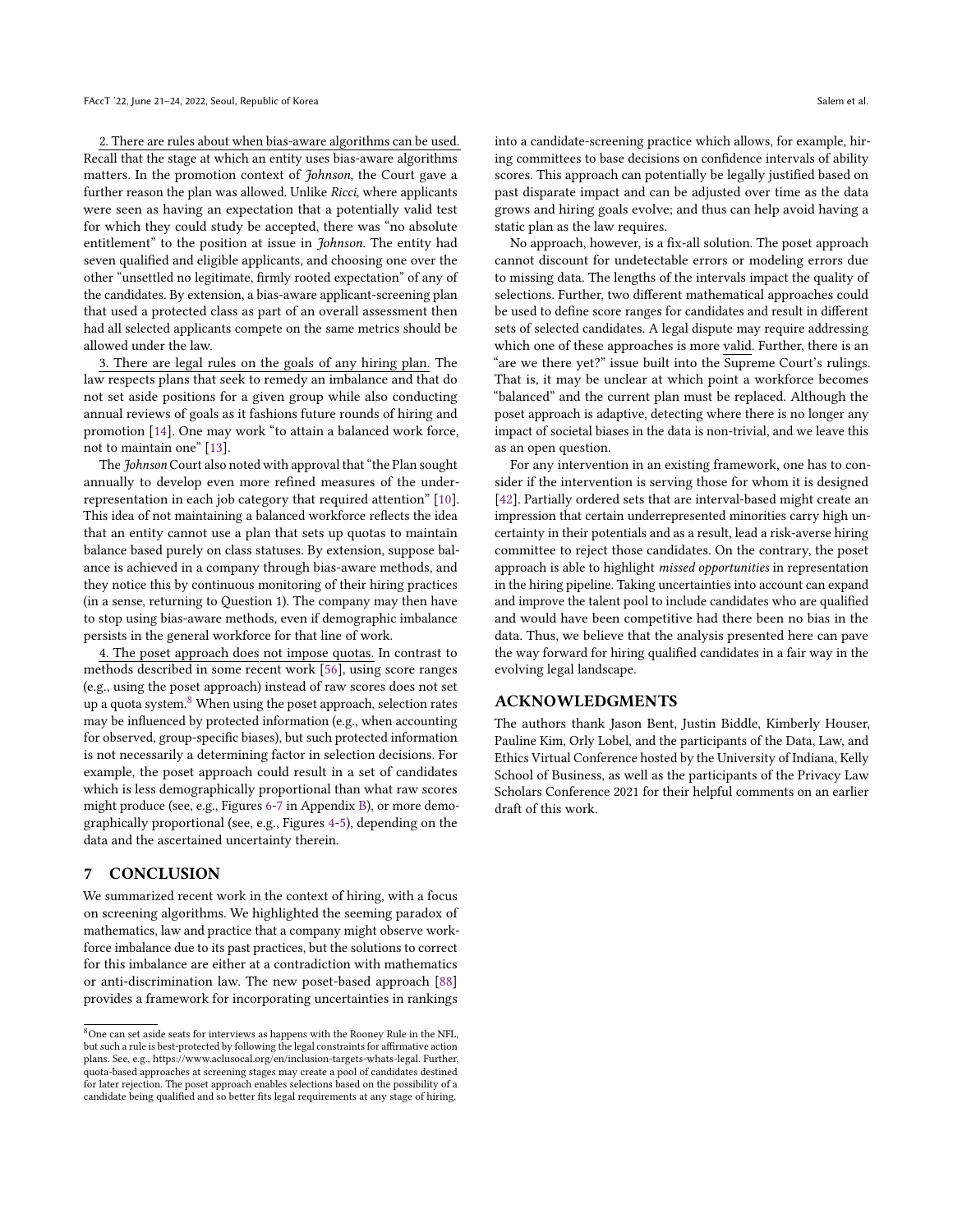Don't let Ricci v. DeStefano Hold You Back: A Bias-Aware Legal Solution to the Hiring Paradox FAccT '22, June 21-24, 2022, Seoul, Republic of Korea

### **REFERENCES**

- <span id="page-10-43"></span>[1] 1971. Griggs v. Duke Power Co., 401 U.S. 424, 431.
- <span id="page-10-42"></span>1971. Griggs v. Duke Power Co., 401 U.S. 424, 432.
- <span id="page-10-56"></span>[3] 1978. Regents of University of California v. Bakke, 438 U.S. 265, 317.
- <span id="page-10-5"></span>[4] 1979. EEOC Guidelines on Affirmative Action, 29 C.F.R. § 1608.1(c).
- <span id="page-10-59"></span>[5] 1980. Guardians Ass'n of New York City v. Civil Serv, 630 F.2d 79 (2d Cir.).
- <span id="page-10-61"></span>[6] 1983. Kirkland v. N.Y. State Dep't of Correctional Serv., 711 F.2d 1117, 1133 (2d
- <span id="page-10-60"></span>Cir.).<br>[7] 1987. Johnson v. Transportation Agency, Santa Clara Cty., 480 U.S. 616, 623-624.
- <span id="page-10-45"></span>1987. Johnson v. Transportation Agency, Santa Clara Cty., 480 U.S. 616, 627.
- <span id="page-10-47"></span>[9] 1987. Johnson v. Transportation Agency, Santa Clara Cty., 480 U.S. 616, 631.
- <span id="page-10-66"></span>[10] 1987. Johnson v. Transportation Agency, Santa Clara Cty., 480 U.S. 616, 635.
- <span id="page-10-55"></span>[11] 1987. Johnson v. Transportation Agency, Santa Clara Cty., 480 U.S. 616, 636-637.
- <span id="page-10-57"></span>[12] 1987. Johnson v. Transportation Agency, Santa Clara Cty., 480 U.S. 616, 638.
- <span id="page-10-65"></span>[13] 1987. Johnson v. Transportation Agency, Santa Clara Cty., 480 U.S. 616, 639.
- <span id="page-10-64"></span>[14] 1987. Johnson v. Transportation Agency, Santa Clara Cty., 480 U.S. 616,
- 640-641.
- <span id="page-10-58"></span>[15] 1995. Brunet v. City of Columbus, Ohio, 58 F.3d 251, 255 (6th Cir.).
- <span id="page-10-62"></span>[16] 1998. Boston Police Superior Officers Fed'n v. City of Boston, 147 F.3d 13.
- <span id="page-10-63"></span><span id="page-10-4"></span>[17] 2005. Bradley v. City of Lynn, 403 F. Supp. 2d 161. [18] 2006. Title VII, 29 CFR Parts 1600, 1607, 1608.
- <span id="page-10-44"></span>[19] 2009. Ricci v. DeStefano, 557 U.S. 557, 632.
- <span id="page-10-48"></span>[20] 2009. Ricci v. DeStefano, 557 U.S. 557.
- 
- <span id="page-10-51"></span>[21] 2009. Ricci v. DeStefano, 557 U.S. 557, 564.
- <span id="page-10-52"></span>[22] 2009. Ricci v. DeStefano, 557 U.S. 557, 565.
- <span id="page-10-53"></span>[23] 2009. Ricci v. DeStefano, 557 U.S. 557, 567.
- <span id="page-10-49"></span>[24] 2009. Ricci v. DeStefano, 557 U.S. 557, 580-581.
- <span id="page-10-50"></span>[25] 2009. Ricci v. DeStefano, 557 U.S. 557, 583.
- <span id="page-10-54"></span>[26] 2009. Ricci v. DeStefano, 557 U.S. 557, 585.
- <span id="page-10-41"></span>[27] 2020. Bostock v. Clayton County, 590 U.S. \_
- <span id="page-10-39"></span>[28] 42 U.S.C. § 2000e-2(k)(1)(A).
- <span id="page-10-24"></span>[29] Accessed January 17, 2022. McKinsey's online application FAQs: Careers. [https:](https://www.mckinsey.com/careers/application-faq) [//www.mckinsey.com/careers/application-faq](https://www.mckinsey.com/careers/application-faq)
- <span id="page-10-9"></span>[30] Julia Angwin, Noam Scheiber, and Ariana Tobin. 2017. Dozens of companies are using Facebook to exclude older workers from job ads. ProPublica, December (2017).
- <span id="page-10-20"></span>[31] Solon Barocas. 2014. Data mining and the discourse on discrimination. In Data Ethics Workshop, Conference on Knowledge Discovery and Data Mining. 1–4.
- <span id="page-10-21"></span>[32] Solon Barocas, Moritz Hardt, and Arvind Narayanan. 2019. Fairness and Machine Learning. fairmlbook.org. [http://www.fairmlbook.org.](http://www.fairmlbook.org)
- <span id="page-10-16"></span>[33] Solon Barocas and Andrew D Selbst. 2016. Big data's disparate impact. Calif. L. Rev. 104 (2016), 671.
- <span id="page-10-2"></span>[34] Dina Bass and Josh Eidelson. 2020. Microsoft plan to add Black executives draws U.S. Labor inquiry. Seattle Times (October 6, 2020). [https://www.seattletimes.com/business/microsoft/microsoft-plan-to-add](https://www.seattletimes.com/business/microsoft/microsoft-plan-to-add-black-executives-draws-u-s-labor-department-inquiry/)[black-executives-draws-u-s-labor-department-inquiry/](https://www.seattletimes.com/business/microsoft/microsoft-plan-to-add-black-executives-draws-u-s-labor-department-inquiry/)
- <span id="page-10-13"></span>[35] Ashley B Batastini, Angelea D Bolaños, Robert D Morgan, and Sean M Mitchell. 2017. Bias in hiring applicants with mental illness and criminal justice involvement: A follow-up study with employers. Criminal Justice and Behavior 44, 6 (2017), 777–795.
- <span id="page-10-8"></span>[36] Jason R Bent. 2019. Is algorithmic affirmative action legal. Geo. LJ 108 (2019), 803.
- <span id="page-10-35"></span>[37] Avrim Blum and Kevin Stangl. 2020. Recovering from Biased Data: Can Fairness Constraints Improve Accuracy?. In Symposium on Foundations of Responsible Computing (FORC), Vol. 1.
- <span id="page-10-18"></span>[38] Miranda Bogen and Aaron Rieke. 2018. Help wanted: An examination of hiring algorithms, equity, and bias. (2018).
- <span id="page-10-17"></span>[39] Aylin Caliskan, Joanna J Bryson, and Arvind Narayanan. 2017. Semantics derived automatically from language corpora contain human-like biases. Science 356, 6334 (2017), 183–186.
- <span id="page-10-36"></span>[40] L Elisa Celis, Anay Mehrotra, and Nisheeth K Vishnoi. 2020. Interventions for ranking in the presence of implicit bias. In Proceedings of the 2020 Conference on Fairness, Accountability, and Transparency. 369–380.
- <span id="page-10-68"></span>[41] Ronald Christensen. 1996. Analysis of variance, design, and regression: applied statistical methods. Page 173. CRC Press.
- <span id="page-10-67"></span>[42] Sam Corbett-Davies and Sharad Goel. 2018. The measure and mismeasure of fairness: A critical review of fair machine learning. arXiv preprint arXiv:1808.00023 (2018).
- <span id="page-10-34"></span>[43] Sam Corbett-Davies, Emma Pierson, Avi Feller, Sharad Goel, and Aziz Huq. 2017. Algorithmic decision making and the cost of fairness. In Proceedings of the 23rd ACM SIGKDD International Conference on Knowledge Discovery and Data Mining. ACM, 797–806.
- <span id="page-10-14"></span>[44] Vedant Das Swain, Koustuv Saha, Manikanta D Reddy, Hemang Rajvanshy, Gregory D Abowd, and Munmun De Choudhury. 2020. Modeling organizational culture with workplace experiences shared on glassdoor. In Proceedings of the

2020 CHI Conference on Human Factors in Computing Systems. 1–15.

- <span id="page-10-23"></span>[45] Jeffrey Dastin. 2018. Amazon scraps secret AI recruiting tool that showed bias against women. Reuters (Oct 2018). [https://www.reuters.com/article/us](https://www.reuters.com/article/us-amazon-com-jobs-automation-insight/amazon-scraps-secret-ai-recruiting-tool-that-showed-bias-against-women-idUSKCN1MK08G)[amazon-com-jobs-automation-insight/amazon-scraps-secret-ai-recruiting](https://www.reuters.com/article/us-amazon-com-jobs-automation-insight/amazon-scraps-secret-ai-recruiting-tool-that-showed-bias-against-women-idUSKCN1MK08G)[tool-that-showed-bias-against-women-idUSKCN1MK08G](https://www.reuters.com/article/us-amazon-com-jobs-automation-insight/amazon-scraps-secret-ai-recruiting-tool-that-showed-bias-against-women-idUSKCN1MK08G)
- <span id="page-10-31"></span>[46] Maria De-Arteaga, Alexey Romanov, Hanna Wallach, Jennifer Chayes, Christian Borgs, Alexandra Chouldechova, Sahin Geyik, Krishnaram Kenthapadi, and Adam Tauman Kalai. 2019. Bias in bios: A case study of semantic representation bias in a high-stakes setting. In Proceedings of the Conference on Fairness, Accountability, and Transparency. 120–128.
- <span id="page-10-7"></span>[47] Deven R Desai and Joshua A Kroll. 2017. Trust but verify: A guide to algorithms and the law. Harv. IL & Tech. 31 (2017), 1.
- <span id="page-10-25"></span>[48] Shalia Dewan. 2014. How Businesses Use Your SATs. New York Times (Mar 2014). [https://www.nytimes.com/2014/03/30/sunday-review/how-businesses](https://www.nytimes.com/2014/03/30/sunday-review/how-businesses-use-your-sats.html)[use-your-sats.html](https://www.nytimes.com/2014/03/30/sunday-review/how-businesses-use-your-sats.html)
- <span id="page-10-11"></span>[49] Lucas Dixon, John Li, Jeffrey Sorensen, Nithum Thain, and Lucy Vasserman. 2018. Measuring and mitigating unintended bias in text classification. In Proceedings of the 2018 AAAI/ACM Conference on AI, Ethics, and Society. 67–73.
- <span id="page-10-27"></span>[50] Ezekiel Dixon-Roman, Howard Everson, and John Mcardle. 2013. Race, Poverty and SAT Scores: Modeling the Influences of Family Income on Black and White High School Students' SAT Performance. Teachers College Record 115 (05 2013).
- <span id="page-10-6"></span>[51] Pedro Domingos. 2015. The Master Algorithm: How the Quest for the Ultimate Learning Machine Will Remake Our World (1st. ed.). Basic Books, New York, NY.
- <span id="page-10-0"></span>[52] Claire Duffy. 2020. In the face of a cultural reckoning, it turns out massive corporations can move fast and fix things. CNN Business (June 21, 2020). [https://www.cnn.com/2020/06/21/business/corporate-america](https://www.cnn.com/2020/06/21/business/corporate-america-addresses-racism/index.html)[addresses-racism/index.html](https://www.cnn.com/2020/06/21/business/corporate-america-addresses-racism/index.html)
- <span id="page-10-1"></span>[53] Claire Duffy. 2020. Plans at Microsoft and Wells Fargo to increase Black leadership are under scrutiny from the Labor Dept. CNN Business (October 7, 2020). [https://www.cnn.com/2020/10/07/business/microsoft-wells-fargo](https://www.cnn.com/2020/10/07/business/microsoft-wells-fargo-diverse-hiring-probe/index.html)[diverse-hiring-probe/index.html](https://www.cnn.com/2020/10/07/business/microsoft-wells-fargo-diverse-hiring-probe/index.html)
- <span id="page-10-32"></span>[54] Cynthia Dwork, Moritz Hardt, Toniann Pitassi, Omer Reingold, and Richard Zemel. 2012. Fairness through awareness. In Proceedings of the 3rd innovations in theoretical computer science conference. 214–226.
- <span id="page-10-19"></span>[55] Benjamin Edelman, Michael Luca, and Dan Svirsky. 2017. Racial discrimination in the sharing economy: Evidence from a field experiment. American Economic Journal: Applied Economics 9, 2 (2017), 1–22.
- <span id="page-10-33"></span>[56] Vitalii Emelianov, Nicolas Gast, Krishna P. Gummadi, and Patrick Loiseau. 2020. On Fair Selection in the Presence of Implicit Variance. In Proceedings of the 2020 ACM Conference on Economics and Computation.
- <span id="page-10-3"></span>[57] Cynthia L. Estlund. 2005. Putting Grutter to Work: Diversity, Integration, and Affirmative Action. Berkeley J. of Labor and Employment 26 (2005), 1.
- <span id="page-10-28"></span>[58] Yuri Faenza, Swati Gupta, and Xuan Zhang. 2020. Impact of Bias on School Admissions and Targeted Interventions. arXiv[:2004.10846](https://arxiv.org/abs/2004.10846) [cs.CY]
- <span id="page-10-37"></span>[59] Mary J Fischer and Douglas S Massey. 2007. The effects of affirmative action in higher education. Social Science Research 36, 2 (2007), 531–549.
- <span id="page-10-29"></span>[60] Sorelle A Friedler, Carlos Scheidegger, Suresh Venkatasubramanian, Sonam Choudhary, Evan P Hamilton, and Derek Roth. 2019. A comparative study of fairness-enhancing interventions in machine learning. In Proceedings of the conference on fairness, accountability, and transparency. 329–338.
- <span id="page-10-40"></span>[61] FTC Report. January 2016. Big data: a tool for inclusion or exclusion? Federal Trade Commission.
- <span id="page-10-10"></span>[62] Rachel Goodman. 2018. Why Amazon's Automated Hiring Tool Discriminated Against Women. [https://www.aclu.org/blog/womens-rights/womens-rights](https://www.aclu.org/blog/womens-rights/womens-rights-workplace/why-amazons-automated-hiring-tool-discriminated-against)[workplace/why-amazons-automated-hiring-tool-discriminated-against](https://www.aclu.org/blog/womens-rights/womens-rights-workplace/why-amazons-automated-hiring-tool-discriminated-against) Published Oct. 12, 2018. Last accessed Jun. 6, 2019..
- <span id="page-10-26"></span>[63] Alison Griswold. 2014. Why Major Companies Like Amazon Ask Job Candidates For Their SAT Scores. Business Insider (Mar 2014). [https://www.businessinsider.](https://www.businessinsider.com/goldman-sachs-bain-mckinsey-job-candidates-sat-scores-2014-3) [com/goldman-sachs-bain-mckinsey-job-candidates-sat-scores-2014-3](https://www.businessinsider.com/goldman-sachs-bain-mckinsey-job-candidates-sat-scores-2014-3)
- <span id="page-10-15"></span>[64] Craig Hanks. 2009. Technology and values: Essential readings. John Wiley & Sons, 7.
- <span id="page-10-22"></span>[65] Rema N Hanna and Leigh L Linden. 2012. Discrimination in Grading. American Economic Journal: Economic Policy 4 (02 2012), 146–68.
- <span id="page-10-12"></span>[66] Anikó Hannák, Claudia Wagner, David Garcia, Alan Mislove, Markus Strohmaier, and Christo Wilson. 2017. Bias in online freelance marketplaces: Evidence from taskrabbit and fiverr. In Proceedings of the 2017 ACM Conference on Computer Supported Cooperative Work and Social Computing. 1914–1933.
- <span id="page-10-30"></span>[67] Moritz Hardt, Eric Price, and Nati Srebro. 2016. Equality of opportunity in supervised learning. In Advances in neural information processing systems. 3315-3323.
- <span id="page-10-38"></span>[68] Madeline E Heilman, Caryn J Block, and Peter Stathatos. 1997. The affirmative action stigma of incompetence: Effects of performance information ambiguity. Academy of Management Journal 40, 3 (1997), 603–625.
- <span id="page-10-46"></span>[69] Kimberly A. Houser. 2019. Can AI Solve the Diversity Problem in the Tech Industry? Mitigating Noise and Bias in Employment Decision-Making. Stanford Tech. L. Rev. 22 (2019), 290.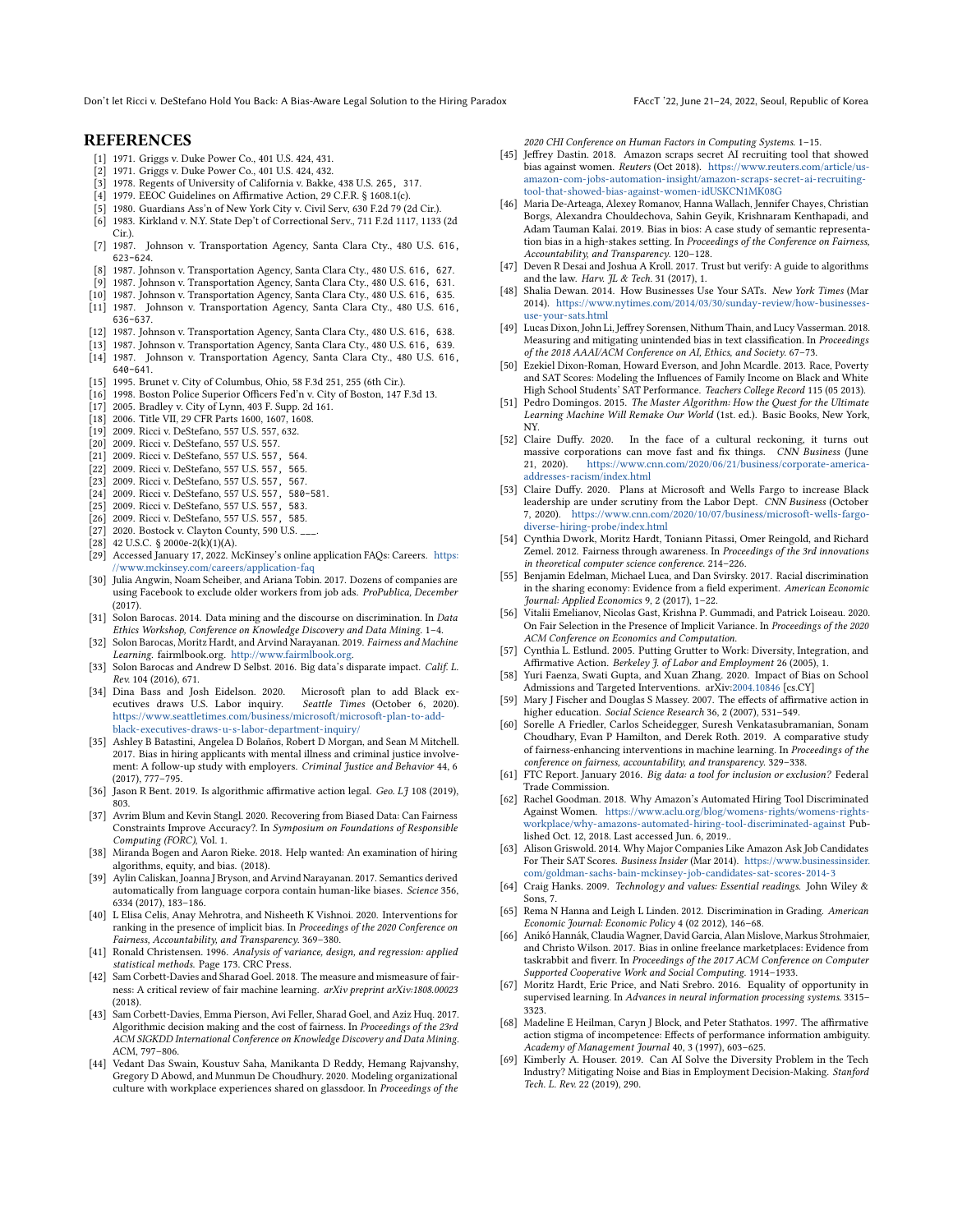- <span id="page-11-13"></span>[70] Jobscan. Accessed Sept. 11, 2020. Applicant Tracking Systems. [https://www.](https://www.jobscan.co/applicant-tracking-systems) [jobscan.co/applicant-tracking-systems](https://www.jobscan.co/applicant-tracking-systems) Available at [https://www.jobscan.co/](https://www.jobscan.co/applicant-tracking-systems) [applicant-tracking-systems.](https://www.jobscan.co/applicant-tracking-systems).
- <span id="page-11-18"></span>[71] Faisal Kamiran, Toon Calders, and Mykola Pechenizkiy. 2010. Discrimination aware decision tree learning. In 2010 IEEE International Conference on Data Mining. IEEE, 869–874.
- <span id="page-11-16"></span>[72] Toshihiro Kamishima, Shotaro Akaho, Hideki Asoh, and Jun Sakuma. 2012. Fairness-aware classifier with prejudice remover regularizer. In Joint European Conference on Machine Learning and Knowledge Discovery in Databases. Springer, 35–50.
- <span id="page-11-11"></span>[73] Michael Kearns and Aaron Roth. 2020. The Ethical Algorithm: The Science of Socially Aware Algorithm Design (1st. ed.). oxford University Press, New York, NY.
- <span id="page-11-28"></span>[74] Matt Kempner. 2021. Georgia's big businesses reveal staff — and management — diversit. The Atlanta Constitution Journal (October 8, 2021). [https://www.ajc.com/news/business/georgias-big-businesses-reveal](https://www.ajc.com/news/business/georgias-big-businesses-reveal-staff-and-management-diversity/GUZ26V3JMRCRDB2ZF4X57F3OEY/)[staff-and-management-diversity/GUZ26V3JMRCRDB2ZF4X57F3OEY/](https://www.ajc.com/news/business/georgias-big-businesses-reveal-staff-and-management-diversity/GUZ26V3JMRCRDB2ZF4X57F3OEY/)
- <span id="page-11-29"></span>[75] Pauline Kim. 2017. Auditing Algorithms for Discrimination. U. Pa. L. Rev. Online 166 (2017), 189.
- <span id="page-11-31"></span>[76] Pauline Kim. 2017. Data-driven discrimination at work. Wm. & Mary L. Rev. 58 (2017), 8657.
- <span id="page-11-6"></span>[77] Pauline T Kim. 2020. Manipulating opportunity. Va. L. Rev. 106 (2020), 867.
- <span id="page-11-2"></span>[78] Jon M. Kleinberg and Manish Raghavan. 2018. Selection Problems in the Presence of Implicit Bias. In 9th Innovations in Theoretical Computer Science Conference, ITCS 2018, January 11-14, 2018, Cambridge, MA, USA. 33:1–33:17. <https://doi.org/10.4230/LIPIcs.ITCS.2018.33>
- <span id="page-11-12"></span>[79] Kristian Lum and William Isaac. 2016. To predict and serve? Significance 13, 5 (2016), 14–19.
- <span id="page-11-30"></span>[80] Mark MacCarthy. 2017. Standards of Fairness for Disparate Impact Assessment of Big Data Algorithms. Cumberland L. Rev. 48 (2017), 102.
- <span id="page-11-1"></span>[81] James March. 1989. Exploration and Exploitation in Organizational Learning. Organizational Science 2 (1989), 71.
- <span id="page-11-25"></span>[82] Weiwen Miao and Joseph L Gastwirth. 2013. Properties of statistical tests appropriate for the analysis of data in disparate impact cases. Law, Probability and Risk 12, 1 (2013), 37–61.
- <span id="page-11-7"></span>[83] Tara Sophia Mohr. 2014. Why women don't apply for jobs unless they're 100% qualified. Harvard Business Review 25 (2014).
- <span id="page-11-10"></span>[84] Corinne Moss-Racusin, Dovidio , Victoria Brescoll, Mark Graham, and Jo Handelsman. 2012. Science Faculty's Subtle Gender Biases Favor Male Students. Proceedings of the National Academy of Sciences 109 (09 2012), 16474–16479. <https://doi.org/10.1073/pnas.1211286109>
- <span id="page-11-0"></span>[85] U.S. Department of Labor Office of Federal Contract Compliance Programs. 2020. U.S. DEPARTMENT OF LABOR AND MICROSOFT CORP. ENTER AGREEMENT TO RESOLVE ALLEGED HIRING DISCRIMINATION AFFECT-ING 1,229 APPLICANTS IN FOUR STATES. CNN Business (September 18, 2020). <https://www.dol.gov/newsroom/releases/ofccp/ofccp20200918>
- <span id="page-11-3"></span>[86] Richard Primus. 2010. The future of disparate impact. Mich. L. Rev. 108 (2010), 1341.
- <span id="page-11-23"></span>[87] Manish Raghavan, Solon Barocas, Jon Kleinberg, and Karen Levy. 2020. Mitigating bias in algorithmic hiring: Evaluating claims and practices. In Proceedings of the 2020 Conference on Fairness, Accountability, and Transparency. 469–481.
- <span id="page-11-19"></span>[88] Jad Salem and Swati Gupta. 2020. Under major revision at Management Science, 2021. Closing the GAP: Group-Aware Parallelization for Online Selection of Candidates with Biased Evaluations. In International Conference on Web and Internet Economics (WINE). Springer.
- <span id="page-11-14"></span>[89] Javier Sánchez-Monedero, Lina Dencik, and Lilian Edwards. 2020. What Does It Mean to "solve" the Problem of Discrimination in Hiring? Social, Technical and Legal Perspectives from the UK on Automated Hiring Systems. In Proceedings of the 2020 Conference on Fairness, Accountability, and Transparency (Barcelona, Spain) (FAT\* '20). Association for Computing Machinery, New York, NY, USA, 458–468. <https://doi.org/10.1145/3351095.3372849>
- <span id="page-11-9"></span>[90] Steven D Schlachter and Jenna R Pieper. 2019. Employee referral hiring in organizations: An integrative conceptual review, model, and agenda for future research. Journal of Applied Psychology (2019).
- <span id="page-11-4"></span>[91] Oscar Schwartz. 2019. Untold History of AI: Algorithmic Bias Was Born in the 1980s. IEEE Spectrum (2019).
- <span id="page-11-5"></span>[92] Jon Shields. 2018. Over 98% of fortune 500 companies use applicant tracking systems (ATS).
- <span id="page-11-32"></span>[93] Gerry Smedinghoff. 2007. The art, philosophy and science of data. Contingencies May/June (2007), 37–40.
- <span id="page-11-26"></span>[94] Marion Gross Sobol and Charles J Ellard. 1988. Measures of employment discrimination: A statistical alternative to the four-fifths rule. Industrial Relations Law Journal (1988), 381–399.
- <span id="page-11-15"></span>[95] Claude M. Steele and J. Aronson. 1995. Stereotype threat and the intellectual test performance of African Americans. Journal of Personality and Social Psychology 69 (1995), 797–811. Issue 5.
- <span id="page-11-24"></span>[96] Charles A. Sullivan. 2005. Disparate Impact: Looking Past the Desert Palace Mirage. William & Mary Law Review (2005).
- <span id="page-11-27"></span>[97] Nina Totenberg. 2020. Supreme Court Delivers Major Victory To LGBTQ Employees. Retrieved July 22, 2020 from [https://www.npr.org/2020/06/15/863498848/](https://www.npr.org/2020/06/15/863498848/supreme-court-delivers-major-victory-to-lgbtq-employees) [supreme-court-delivers-major-victory-to-lgbtq-employees](https://www.npr.org/2020/06/15/863498848/supreme-court-delivers-major-victory-to-lgbtq-employees)
- <span id="page-11-20"></span>[98] Jingyan Wang and Nihar Shah. 2019. Your 2 is My 1, Your 3 is My 9: Handling Arbitrary Miscalibrations in Ratings. In AAMAS Conference proceedings.
- <span id="page-11-21"></span>[99] Jingyan Wang, Ivan Stelmakh, Yuting Wei, and Nihar B Shah. 2020. Debiasing Evaluations That are Biased by Evaluations. arXiv preprint arXiv:2012.00714 (2020).
- <span id="page-11-22"></span>[100] Agnes Wold and Christine Wennerås. 1997. Nepotism and sexism in peer review. Nature 387, 6631 (1997), 341–343.
- <span id="page-11-8"></span>[101] Seyma Yucer, Samet Akçay, Noura Al-Moubayed, and Toby P Breckon. 2020. Exploring Racial Bias within Face Recognition via per-subject Adversarially-Enabled Data Augmentation. In Proceedings of the IEEE/CVF Conference on Computer Vision and Pattern Recognition Workshops. 18–19.
- <span id="page-11-17"></span>[102] Rich Zemel, Yu Wu, Kevin Swersky, Toni Pitassi, and Cynthia Dwork. 2013. Learning fair representations. In International Conference on Machine Learning. 325–333.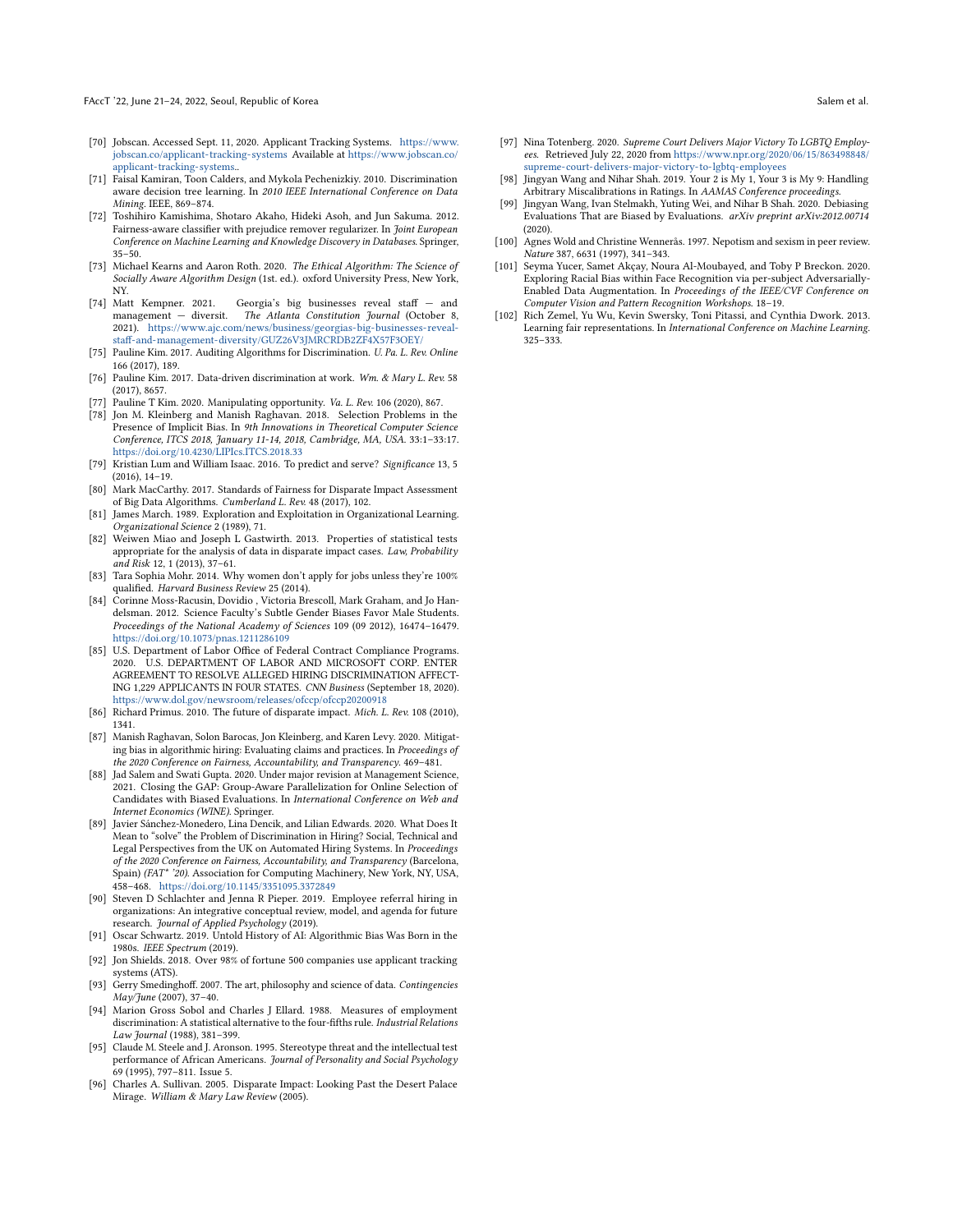# <span id="page-12-0"></span>A CONSTRUCTING THE POSET

As discussed in Section [5,](#page-3-2) a poset is a partially ranked set of candidates, and the poset approach is the process of forming a partial ranking and subsequently making selections based on the ranking. The purpose of this approach is to minimize the effect of bias and other inaccuracies on selection decisions. In this section, we discuss several ways in which posets can be constructed.

One natural way to construct a partial ranking of applicants is to first form score intervals (e.g., confidence intervals) based on raw scores, and then extract ordinal information from nonintersecting intervals (see, e.g., Examples [5.1](#page-4-2) and [5.2\)](#page-4-5). There are several factors that can be taken into account when forming a partial ranking in such a way. An evaluation metric itself can produce inaccurate scores, which can inform the lengths of intervals. Groupspecific biases and error rates can also inform varying interval lengths by group. Evaluation metrics can also be biased against some groups, and intervals can be designed so as to mitigate known biases. To illustrate some ways in which the poset approach can be implemented, we consider an example from [\[88\]](#page-11-19).

Example case study. In [\[88\]](#page-11-19), Salem and Gupta analyzed the Aspiring Minds dataset, in which male and female job seekers had similar distributions of computer science test scores. As the job seekers were all in computer science fields, computer science test scores were taken as proxies for hireability. They found that by performing a linear regression on features (including gender and test scores), female<sup>[9](#page-12-1)</sup> applicants received scores that were 16.95 points lower than those of male applicants with all other attributes equal. This does not mean that the regression model will underestimate the score of every female; rather, it means that the regression model has "learned" a trend in the data that can be harmful to some female applicants.[10](#page-12-2)

Given that there is some data available on candidates, and a prediction mechanism that scores candidates, how can a partial ranking of the candidates be constructed in a mathematically sound  $way?$ <sup>[11](#page-12-3)</sup> In what follows, we outline three possible approaches for constructing ranges of scores for each candidate. However, we note that other statistical approaches might be applicable as well.

1. Data-centric approach to mitigate disparate error rates: It is desirable that as the errors in evaluations decrease, candidates' score ranges shrink as well. This is statistically linked to the amount of data in the following way: a machine learning model trained on noisy data tends to have smaller errors as the amount of data increases. Therefore, in this approach, we will ensure that the size of the range decreases as the amount of the training data for a candidate increases. Formally, one can set the interval length to be  $r(n)$ , where *n* is the number of points in the training data and r some function that decays with n. The value of  $r(n)$  should be an estimate of how much error is in the model after observing  $n$ 

training points, which can be calculated depending on the model class and the extent of noise; for example, when the true relationship class and the extent of holse; for example, when the true relationship<br>is linear, it makes sense to choose  $r(n)$  to be proportional to  $1/\sqrt{10^{11/2}}$ . Adopting these confidence intervals gives applicants the [\[41\]](#page-10-68).<sup>[12](#page-12-4)</sup> Adopting these confidence intervals gives applicants the benefit of the doubt, giving room to account for imperfections in the evaluation mechanism.

As noted earlier, however, error rates can differ by group. The presence of an imbalanced training dataset (that is, one with an underrepresented group) can lead to higher error rates for the underrepresented group. This problem mathematically justifies having intervals of different lengths for different groups, dependent on how much uncertainty exists within each group. For example, if there were  $n_1$  applicants from one group and  $n_2$  applicants from another group in the training data, then one might choose intervals of length  $r(n_1)$  for the former and intervals of length  $r(n_2)$  for the latter.

In the context of the example case study, this would entail partitioning the pool into some number of groups and setting differing interval lengths dependent on group size. Since a bias was detected against female candidates, it may make sense to consider groups by gender, in which case the interval length for a female candidate would be proportional to  $\frac{1}{\sqrt{\# females}}$ , and analogously for men. There are, however, other ways to partition the pool. Each person is mapped to a point in some high-dimensional space, and clusters can be formed based on which points are close to each other with respect to some metric. We can then similarly set interval lengths based on cluster sizes.

If one insists on using equal interval lengths for all applicants, then using a length of, say,  $min{r(n_1), r(n_2)}$ , would give each applicant the length corresponding to the error rate in the largest group. While this last method would arguably give overly narrow intervals to members of the smaller group, it still gives more benefit of the doubt to applicants (regardless of group) than using intervals of length  $r(n)$ .

2. Data-centric approach to mitigate group-specific biases: Many different approaches can fall into this category; here we highlight the error-correction approach used by Salem and Gupta [\[88\]](#page-11-19). For a given group, let  $y$  denote the vector of true scores in the training data for that group, and let  $\hat{y}$  denote the predicted scores of the same applicants. Note that the transformed scores  $\hat{y}_{transf.}$  :=  $\frac{\partial y}{\partial \dot{y}}(\hat{y} - \mu_{\hat{y}}) + \mu_{y}$  have the same mean and standard deviation as the  $\sigma_{ij}$   $\sigma_{ij}$   $\sigma_{ij}$   $\sigma_{ij}$ . The errors of each of these transformed scores are<br>thus in the vector  $u = \hat{u}$ , so the standard deviation  $\sigma$  of which thus in the vector  $y - \hat{y}_{\text{transf.}}$ , the standard deviation  $\sigma$  of which measures the overall error of  $\hat{y}_{\text{transf.}}$ . One can there use score ranges of

$$
\left[\hat{y}_{\text{transf.}}(e) - \lambda \sigma, \ \hat{y}_{\text{transf.}}(e) + \lambda \sigma\right]
$$

for each applicant  $e$  in the given group, where  $\lambda$  is a parameter<br>representing the desired level of confidence in the score range representing the desired level of confidence in the score range.

3. Human-centric approach: When there is direct human involvement in evaluating applicants (e.g., through interviews), biases

<span id="page-12-1"></span> $^9\mathrm{All}$  entries in the dataset listed a gender of male or female.

<span id="page-12-2"></span> $^{10}\mathrm{One}$  of the reasons for this might be imbalance of data points in the male versus female group. For example, the average score in the training set among all female applicants was 455.30, and the average score among all male applicants was 478.05 (a slightly larger discrepancy than in the entire dataset).

<span id="page-12-3"></span> $^{11}{\rm In}$  the example above, the scoring mechanism was a simple linear regression. But in general, it can involve natural language processing of the text in résumés, a neural network built on top of that, or any other machine learning technique.

<span id="page-12-4"></span> $^{12}{\rm If}$  the true relationship between a candidate's features and hireability is linear, and the noise is independently drawn from identical normal distributions, then the linear regression estimation of hireability is unbiased and has standard deviation proportional √ to  $1/\sqrt{n}$ . The proportionality constant depends on the distribution of the datapoints and the variance of the noise [41] and the variance of the noise [\[41\]](#page-10-68).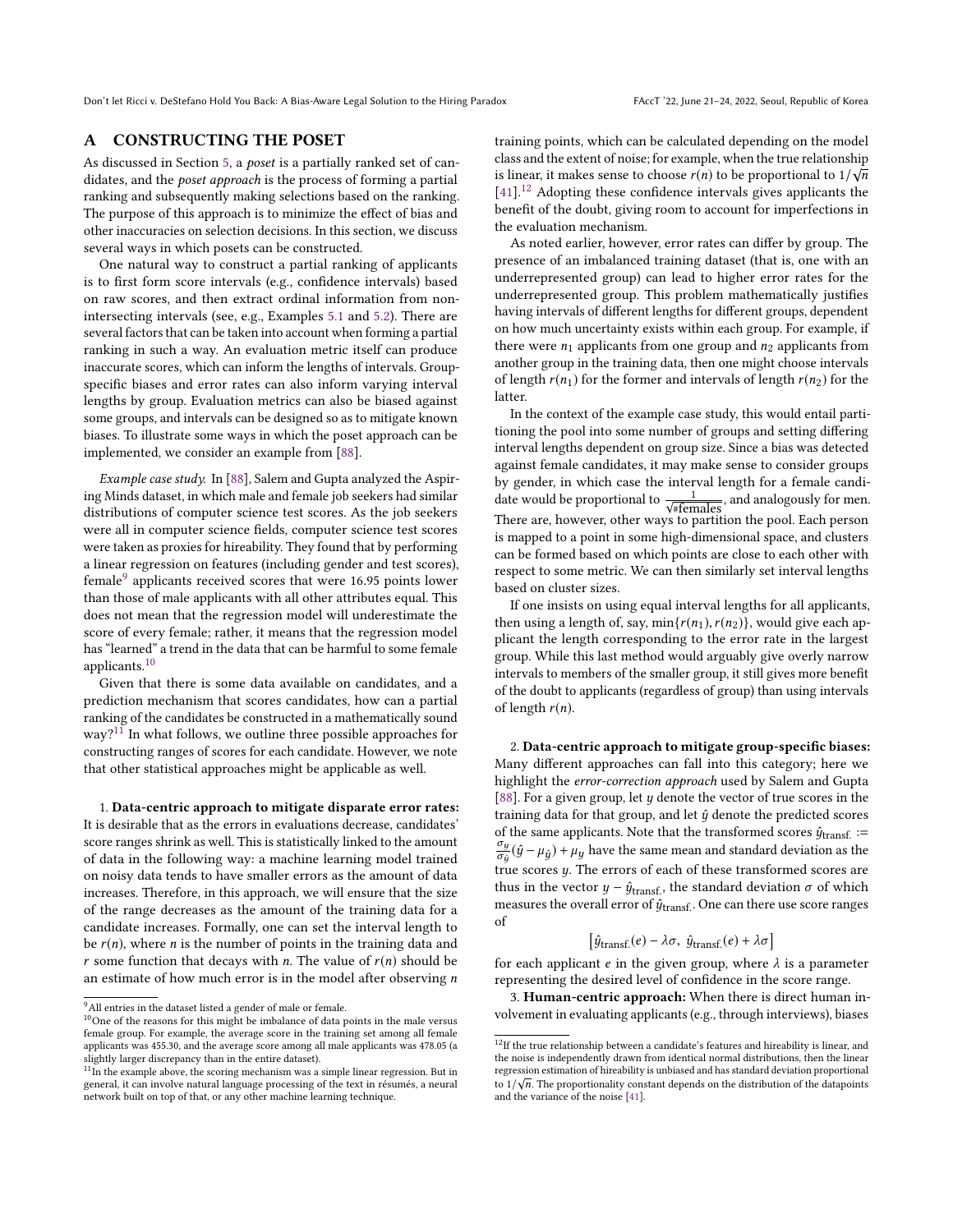and inaccuracies might still persist. One might think that the poset approach would not help in this situation, but it can. Similar to the data-centric approach, one can reduce this error through repeated independent evaluations (i.e., wisdom of crowds [\[93\]](#page-11-32)). In this case, a single applicant can be interviewed by a diverse committee, each of whose members scores the applicant. These scores can then be used to form score ranges for each applicant (e.g., the minimum score to the maximum score, or the first to the third quartile, etc.). An applicant's score range can be decreased through further discussion by the committee until the interval is sufficiently small to allow for reasonably many comparisons in the applicant pool.<sup>[13](#page-13-1)</sup> If there were some way to obtain repeated evaluations (e.g., through multiple human evaluators, or access to multiple scoring algorithms) of the job seekers in the example case study, then this human-centric approach could be applied there as well. For each person in the dataset, we could repeatedly obtain evaluations until we can be confident in their score (say, up to 5 points). If certain groups (e.g., gender groups, or clusters obtained by a machine learning algorithm) experience higher variance in evaluations, then the same number of evaluations might result in confidence intervals of different lengths for different groups.

Accounting for other sources of errors. There are sources of errors which are intrinsic to machine learning and predictions, and interval lengths can also be designed to mitigate these errors. For example, if a highly informative or causal variable is absent from the data, then predictions can suffer (this type of error is called Bayes error). Another type of error, called approximation error, describes error resulting from the mismatch between the true relationship between applicant features and ability, and the class of models that can be produced by the algorithm. Both of these types of errors are independent of the size of the training data, so we generally do not expect these errors to decay with time. In an attempt to account for this sort of intrinsic error, one could impose a minimum interval length for all candidates, where the minimum length depends on the accuracy of the evaluation metric.

## <span id="page-13-0"></span>B POSET APPROACH DIAGRAMS

In Section [5,](#page-3-2) we discussed how the poset approach can be used in the screening of applications. To determine the appropriateness of this approach to screening, it is of legal, ethical, and utilitarian importance to understand the effect of the poset approach on applicants. While the practical effect of the poset approach will depend on context and precise implementation, it is informative to observe its effect on artificial data.

The four examples shown in this section (Figures [4](#page-14-0)[-7\)](#page-15-2) compare candidate slates produced by a cutoff on raw scores versus on score ranges. To illustrate the effect of using score ranges over groups, we consider two groups, where Group 2 has a lower mean evaluation and a larger interval length (perhaps due to dataset imbalance issues as discussed earlier). In Figure [4,](#page-14-0) we see how using score ranges instead of raw scores can increase the selection rate of the minority group. However, the use of score ranges does not necessarily benefit the minority group in general. Figures [5](#page-14-1)[-7](#page-15-2) consider the same scenario as Figure [4](#page-14-0) but with different distributional assumptions. Of note is how the use of score ranges can benefit the majority or minority group, and can benefit the low-scoring or the high-scoring group. This point, in particular, means that the poset approach does not inherently constitute a quota system, which is an important feature with respect to anti-discrimination law (see Section [6.2\)](#page-7-0).

<span id="page-13-1"></span> $^{13}$  Such practices are already prevalent within hiring committees and program committees for conferences such as ICLR, NeurIPS and WWW.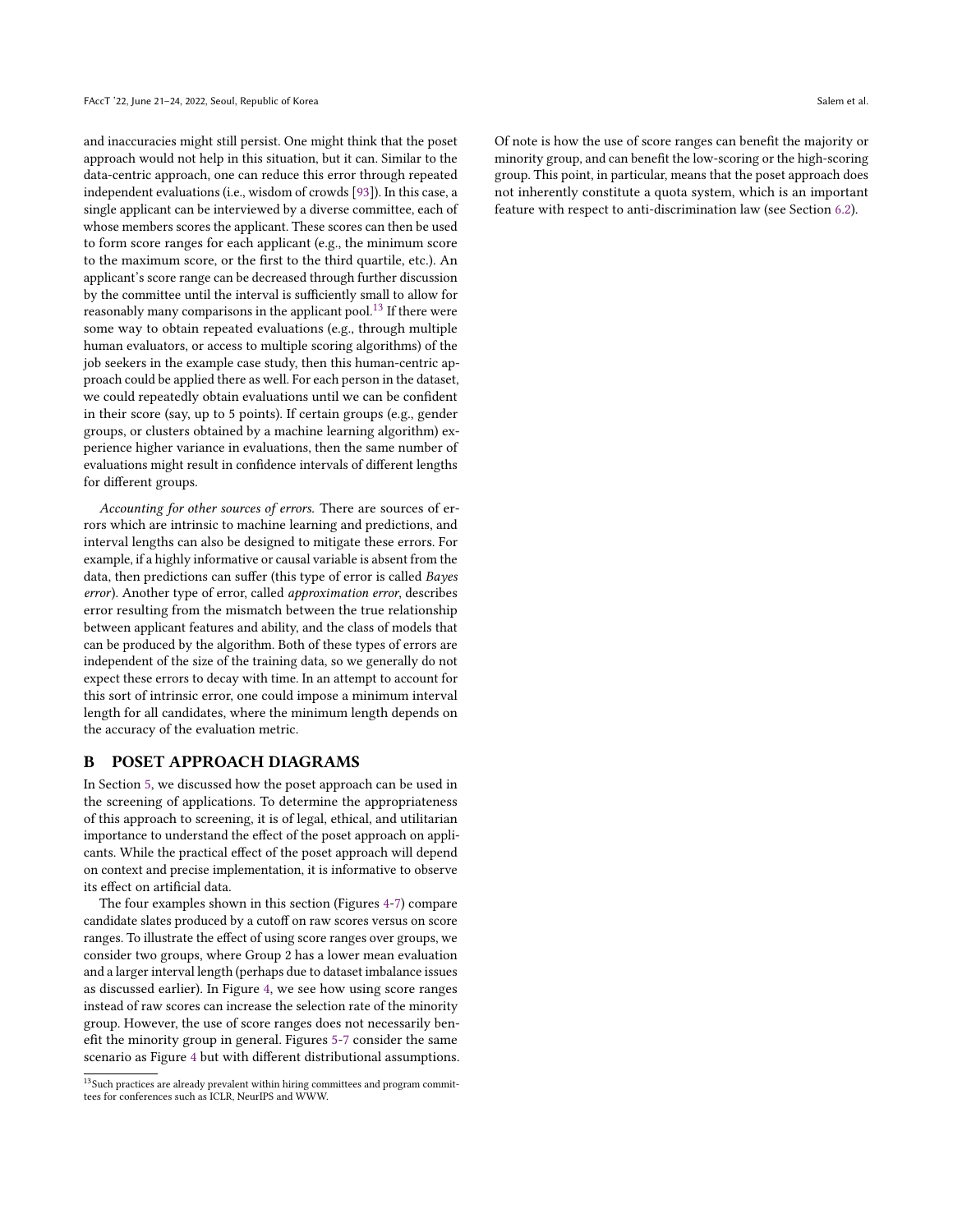<span id="page-14-0"></span>

Figure 4: (top) Example of score distributions (blue: Group 1, orange: Group 2) and (bottom) potential score ranges for candidates from these distributions. Suppose a hiring committee wants to select two of the applicants represented in the bottom plot. If only the raw evaluations (the centers of the intervals) are used to make these decisions, then only the two high-scoring Group 1 candidates could be selected, as they are the only applicants meeting the cutoff. However, if score ranges are considered, then the highest-scoring Group 2 candidate meets the cutoff as well. In this example, adopting the poset method results in a more diverse slate of candidates meeting the cutoff, vis-à-vis using raw scores.

<span id="page-14-1"></span>

Figure 5: (top) Example of (somewhat unusual) score distributions (blue: Group 1, orange: Group 2) and (bottom) potential score ranges for candidates from these distributions. Suppose a hiring committee wants to select two of the applicants corresponding to the bottom plot. If only the raw evaluations (the centers of the intervals) are used to make these decisions, then only the two high-scoring Group 2 candidates could be selected, as they are the only applicants meeting the cutoff. However, if score ranges are considered, then the two highest-scoring Group 1 candidates meet the cutoff as well. From this example, we see that adopting the poset approach can be beneficial to the majority group as well and does not routinely advantage the lower-mean group (in this case, Group 2).